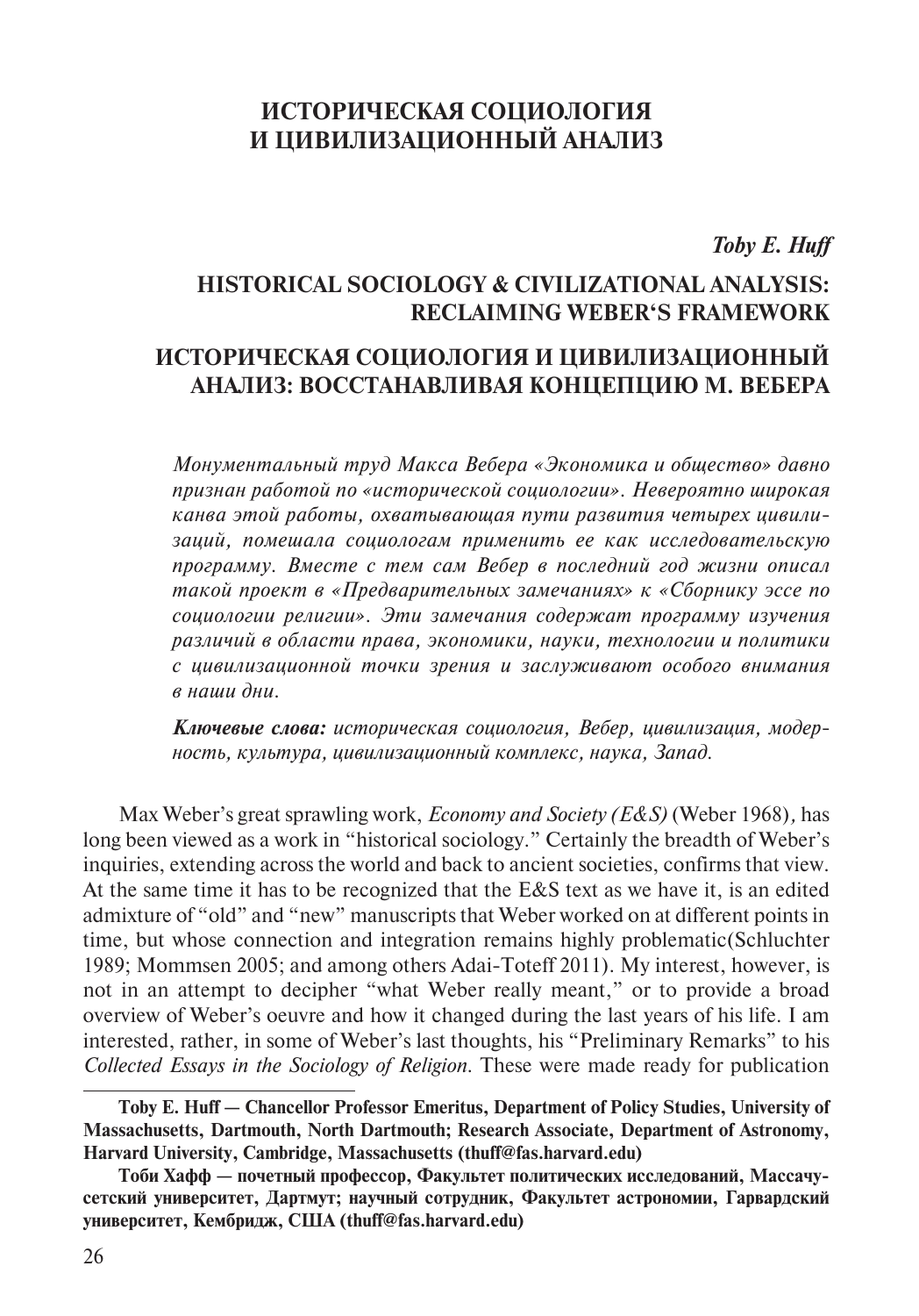during the last year of his life. I want to suggest that in this commentary Weber was moving toward what I shall call, a *civilizational point of view*\*.

For in that essay, Weber laid out what I shall call a *civilizational* framework of analysis that contrasted profound developments in "the West" with other parts of the world. Furthermore this statement is clearly connected to Weber's publicly announced intention to explore and understand the "singularity of the Occident" (Schluchter 1989: ch. 12).

Because of the relativist multiculturalism (that assumes all cultures are equal in wisdom and achievement) that has taken hold in the Western academy, and the current wave of globalization, the substantial developmental differences between "East" and "West" that Weber laid out are now seen as arbitrary distinctions of a bygone era. I shall argue to the contrary that indeed there were fundamental breakthroughs, unique to the West, in the political, legal and scientific spheres, starting in the Middle Ages, that were not equaled by any civilizational area outside the West up until the end of the 20th century — and perhaps not then. Moreover the *historical* evidence of those differences has never been stronger than it is today. In addition, those cultural developments remain vital parts of the Western political, legal, and scientific legacy, which as Weber maintained, had (and still have) a *universal* significance. Whereas Weber remained ambivalent about the Western developmental trajectory because of his fear of creating a "house of self-imposed bondage,"\*\* I shall argue that there is much to be revered in the Western developments that remains indispensable for human rights and global harmony today.

## **Historical sociology**

Before turning to Max Weber's problematic, it may be useful to sketch an overview of Historical Sociology. As it seems to me, Historical Sociology should be defined only by its time-frame of analysis. That is, sociologists who undertake analyses that are deemed historical in nature are generally using historical records or datasets that extend back in time beyond whatever is thought to be contemporary. In practice this probably means going back at least 50 years from the present to explore and analyze events and processes over an extend period of time. This extended period of analysis must be maintained in order to discern the emergence of some particular pattern, mechanism, or longer term trend. Otherwise, this kind of analysis is not bound by any particular methodology, other than being *comparative.* That dimension derives from sociology's own mission, which is to identify patterns, trends, or trajectories that can only be discovered by comparing two or more empirical situations. Ideally, of course, one would like a larger *sample* of cases to analyze so that a minimum of two is only a lower boundary condition which some would reject as inadequate. But the comparative dimension remains essential.

<sup>\*</sup> The idea that this essay, written during the last months of Weber's life, is a singular clue to his "main aims" and pointing in the direction of civilizational analysis was first suggested by Benjamin Nelson (Nelson 1974).

<sup>\*\*</sup> I use Wolfgang Schluchter's preferred translation of *stahlhartes Gehäuse* that Parsons translated as "an iron cage." Personal communication October 17, 2013.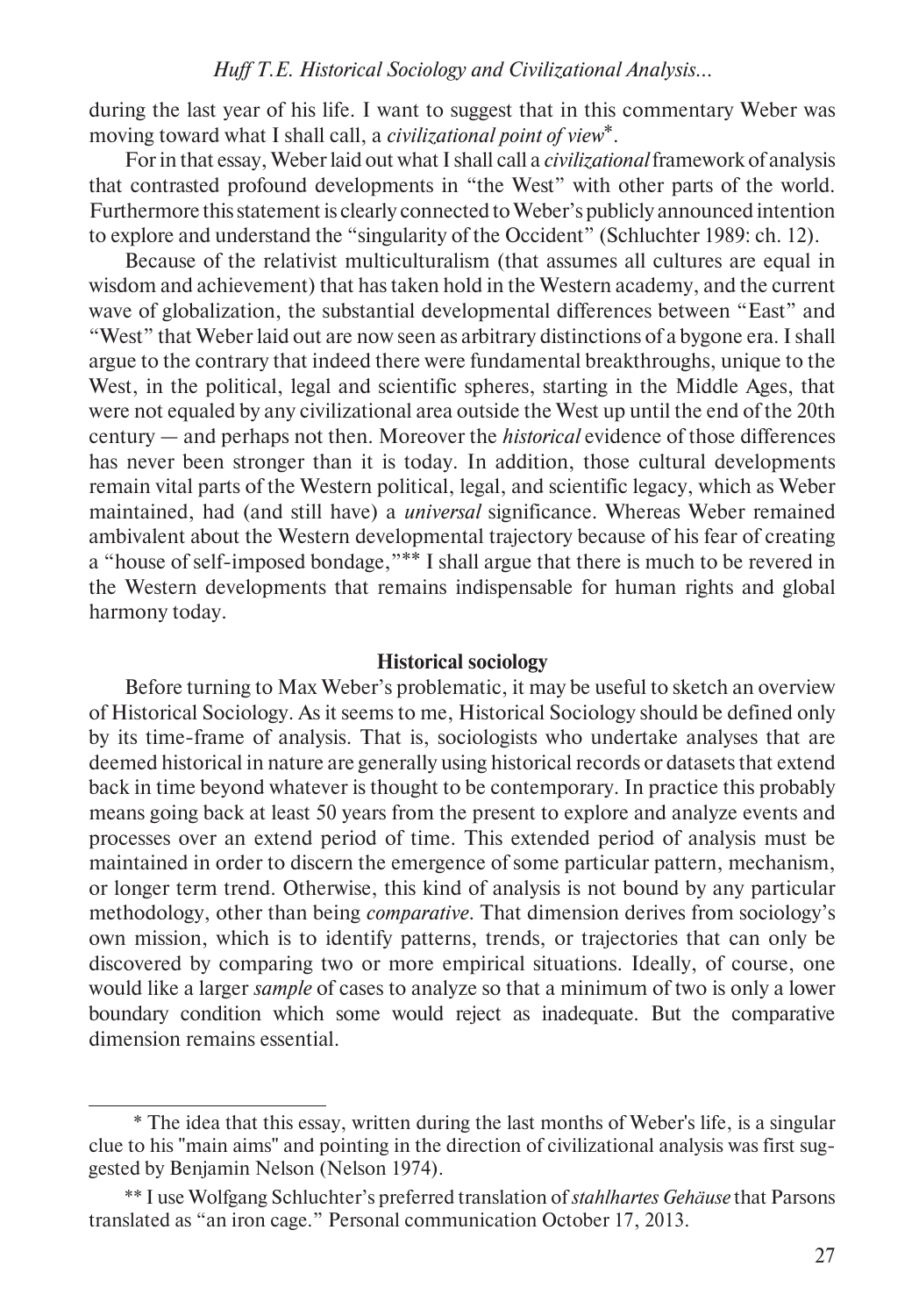For example, do political revolutions have some underlying patterns of emergence, participation, duration, and outcome? To answer such a question one might analyze the historical record surrounding the American revolution of 1776, the French revolution of 1789, the Russian revolution of 1917, and the Iranian revolution of 1979, or some combination of these (Skocpol 1979). Whether or not one uses quantitative measures depends on the available records, and above all, on the ingenuity of the researcher.

We can also stipulate that the use of what Weber identified as "ideal types" is required in sociological analysis where generalizations about groups, social classes and socio-economic patterns must always be identified by abstract descriptors. Sometimes such historical entities are called "historical individuals" in which case we are alerted to the conceptual (and some would say) artificial nature of such descriptors. That is inescapable\*.

In the long run, whether or not such conceptual devices are accepted depends upon the network of evidence brought to bear. Controversy will always play some part, just as the long accepted term "capitalism" often requires further specification, as Weber knew.

As an illustration of how quantitative barriers to research in historical analysis may be overcome, consider the question of whether or not the availability of legal experts and the proximity of legal schools had any effect on economic activity in the German territories of the 14th and 15th century. Several ingenuous historical researchers managed to identify German historical records that allow quantitative measures of university and law school foundings and the possible influence of such entities on the founding of new markets. Two groups of scholars have in this way attempted to quantify the effects of university and law school foundings on the "commercial revolution" of the Middle Ages(Cantoni, Yuchtman 2012; Shäfer, Wulf 2014). More examples of this sort could be cited.

But we should notice that the innovative aspect of this research is the postulation, perhaps even the *conjecture*, that historically there was a connection between *legal*  development and *economic* development. The task then was to operationalize possible indicators of these two terms (legal structures vs economic markets), and the researchers found historical records that could be used for that purpose. In other words, the postulated *theoretical* connections opened the way for using certain technical operations on historical data.

One could insist on Weber's *verstehende* argument*,* that the data analysis must be interpretively meaningful to the actors in question, but that would put unhelpful restrictions on the use of abstract quantitative indicators not known to historic actors.

In a word, there are no inherent *methodological* limits on what kinds of analysis, quantitative or qualitative, descriptive or content analyzed, that impede comparative historical sociology. One may not be pleased, for example, by the radically slimmed down and narrowly devised indicators chosen by an economic historian, but the limits are variously contingent.

<sup>\*</sup> The long and complicated background to this was discussed by Weber in his many essays on this subject (Weber 1975, 1977, 1949). For further commentary see (Huff 1984).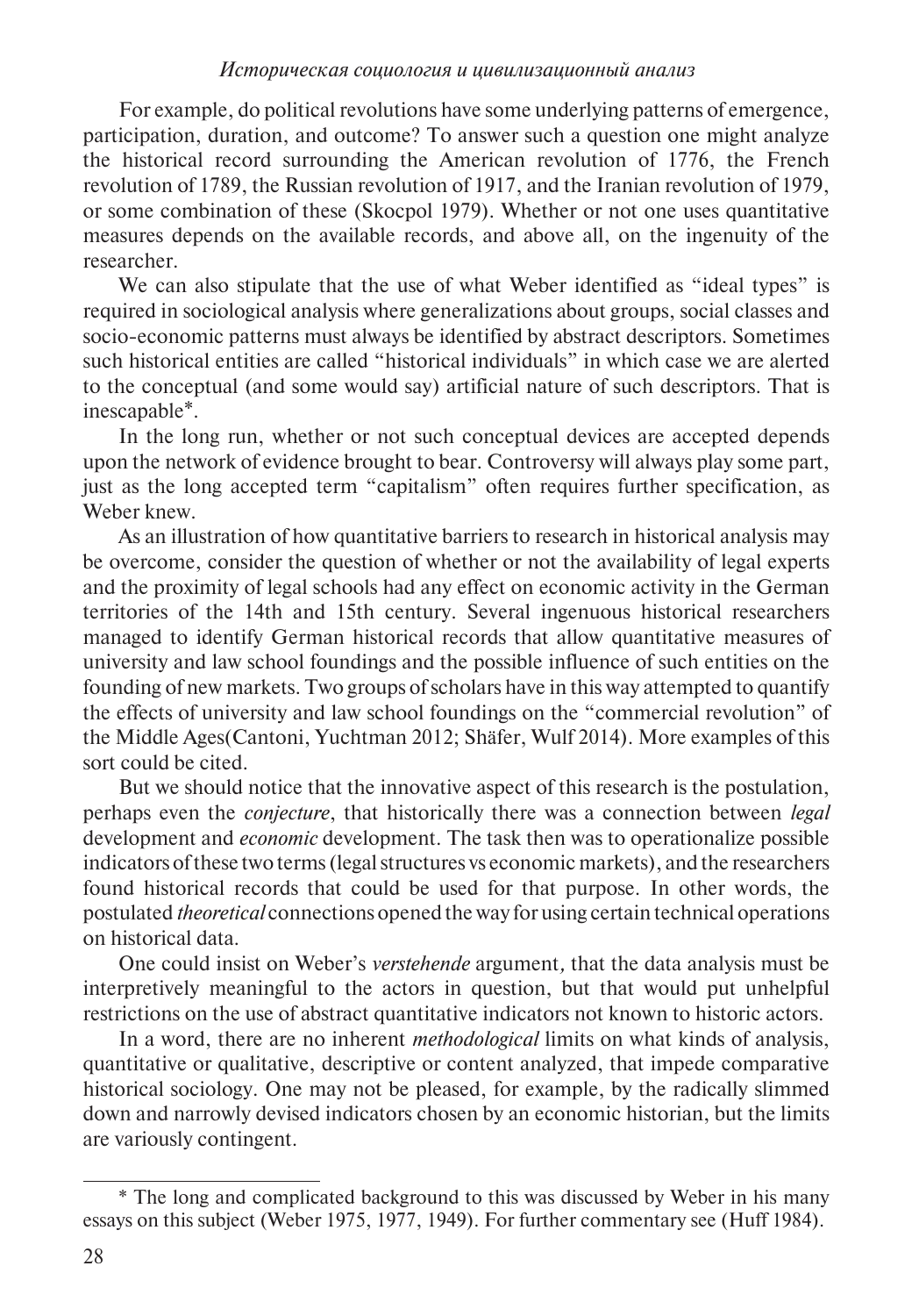Let me turn now to the challenging canvas of issues that Weber articulated in the remarks that he placed before his *Collected Essays in the Sociology of Religion.* Trying to understand this turn in Weber's thinking raises both theoretical questions about "Why the West?" and questions about the historical evidence that impinge especially on Weber's *Sociology of Law*.

## **Weber's Sociology of Religion and Sociology of Law**

There are two major paths of inquiry in Weber's writings that are paramount for the present inquiry. The first is Weber's work on his *Collected Essays in the Sociology of Religion*. The second is Weber's *Sociology of Law* which was published as Chapter 8 of E&S.

Leading Weber scholars such as Wolfgang Schluchter, Guenther Roth, and Wolfgang J. Mommsen, among others, who have deeply excavated the trajectory of Weber's inquiries, have established the fact that from an early stage of Weber's writings (and not later than 1909) Weber realized that his thesis about the role of religion in Western capitalist development (in *Th*e *Protestant Ethic and the Spirit of Capitalism*, 1904/05) begged to be tried out with other religious traditions, namely on the religions of China (Confucianism and Taoism), with Indian Hinduism as well as Islam, and ancient Judaism. Between 1913 and 1915 Weber undertook and partially completed a set of comparative studies of non-Western religious traditions against the backdrop of Weber's understanding of the nature and impact of the Protestant ethic. The essays that were sufficiently complete he sent off for publication in the *Archiv für Sozialwissenschaft und Sozialpolitik* beginning in 1915(Schluchter 1989: ch. 12, see appendix II for a chronology of the publications).

While the guiding hypothesis of these comparisons was that only ascetic Protestantism had produced an inner worldly economic ethic, compounded by strivings for salvation, Weber broadened his inquiry to include a range of unique cultural features that encompassed political, scientific and artistic developments. Nevertheless, the thrust of Weber's collected works concerning "economic ethics" suggested that deep in Western history there had been a "setting of the tracks" (ibid., p. 428), shaped especially by religious convictions, but of course, also economic and status group strivings. This suggests that till the end Weber saw the key to Western cultural developments mainly in the tensions of religion, conditioned by external factors. His essay titled, "Religious Rejections of the World and Their Direction" is a *tour de force* illustrating how interactions between religious inclinations and worldly involvements lead to rationalizing impulses designed to reconcile religious convictions and the world as it is. In addition Weber argued that in general religious convictions give rise to images of the world and the social order, and in the attempt to reconcile those different images, religiously motivated actors use a variety of rational arguments to complete their religious visions against the counter forces of a profane world.

In the end, Weber could not bring to completion either the full complement of studies of religious ethics or his masterwork called *Economy and Society*. The two projects did go along together but they were so demanding that neither could be brought to the conclusion that Weber intended (Schluchter 1989: ch. 12, 411–472; Mommsen 2005: 70–100). From roughly the Fall of 1919 to his death in June 1920, Weber busied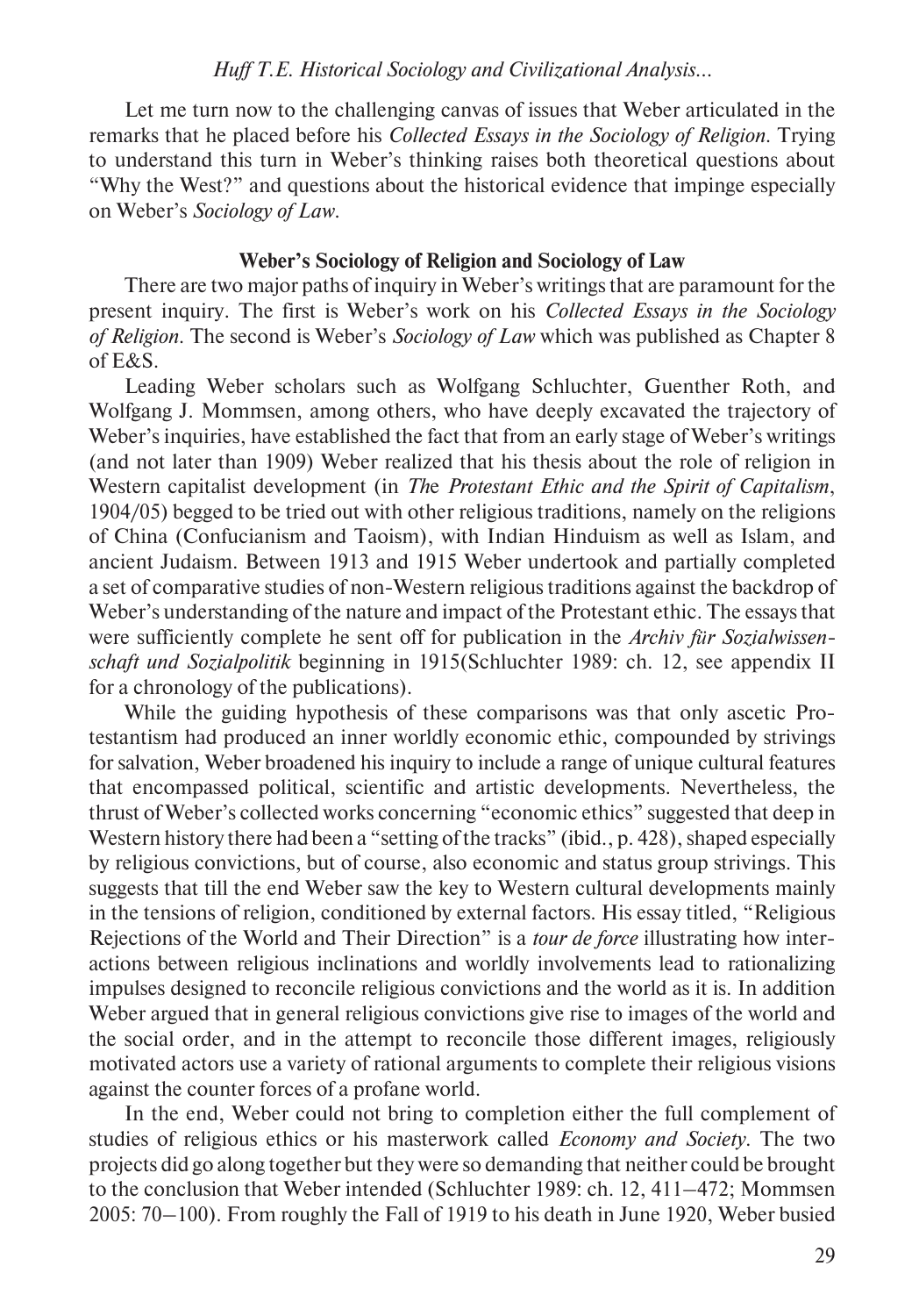himself with the task of collecting and revising his *Collected Essays in the Sociology of Religion* (comprising three volumes, a fourth never written). Furthermore, we know from Weber's own letter to his publisher (on October 25, 1919) that his attention had come to focus on the *singularity of the Occident*. In the publisher's announcement of the forthcoming collected work, Weber made it clear that in these essays on religion and economic ethics he was keen to determine on what "the economic and social singularity of the Occident" is based, "how did it arise and especially, how is it connected to the development of the religious ethos" (Schluchter 1989: 425). By the latter he meant ascetic Protestantism. It seems that Weber weighted rather heavily the religious variable in this long-term development.

But in thinking about this grand project of singularities, in which Weber clearly included political, scientific and artistic developments, it is surprising that Weber totally neglected the influence of Greek rationalism, both that flowing out of Plato (especially his *Timeaus*) that was enthusiastically embraced by Medieval Christianity (but rejected by Islamic religious philosophers), as well as Aristotle's grand corpus that had been fully adopted and ensconced by Europeans in university curricula all across Europe\*. I shall say more about each of these below.

Secondly, it is equally surprising, above all from a *comparative and civilizational* point of view, that Weber finds very few virtues in the *Western legal tradition*, other than what he called its *formal legal rationality,* something Weber himself remained profoundly ambivalent about (Kronman 1983; Kennedy 2005). In other words, Weber does not mention any of the uniquenesses of the Western legal tradition, such as its creation of a formal system of *due process* (called the *ordo iudicarius* by medievals) (Pennington 1998; 1993), an early notion of human rights (Tierney 1997; Pennington 1997), the juridical foundations for legal autonomy and self-governance, though he does allude to written constitutions and parliaments. This list of legal singularities stands out especially in comparative *civilizational* contexts, as I shall show shortly. Although Weber gave hints of these developments, the *Rechtssoziologie* was unfinished and unpolished.

Sociologists in the past have often praised Weber's legal/historical insights, but for the last two decades or more, legal scholars have raised many doubts about Weber's *Sociology of Law.* Several of these scholars have pointed out that it contains "a vast hodge-podge of ideas and observations," lacks "polish and organizational unity," does not provide a theory of legal development, and seems to contain "a series of isolated essays (Kronman 1983: 2; Trubek 1985: 920)\*\*. Yet Anthony Kronman does find a deeper unity of philosophical commitments in Weber's *Sociology* of *Law*. Still, this does not rescue the work from its outstanding flaws. In fairness to Weber, it seems likely that the work was unfinished and that he would not have wanted it to be published in this form.

Insofar as comparative law is concerned, Weber's sections on Indian, Chinese, Islamic, Persian, and Jewish law seem exceedingly brief and sketchy (Weber 1968, Vol. 2: 816–830). Although Weber's discussion of Canon law is far and away more informed and nuanced than, for example, his discussion of Islamic law, leading scholars

<sup>\*</sup> I have spelled out many of these themes in (Huff 2003 (1993); 2000).

<sup>\*\*</sup> For other criticisms by legal scholars, see (Berman, Reid, Jr. 2000).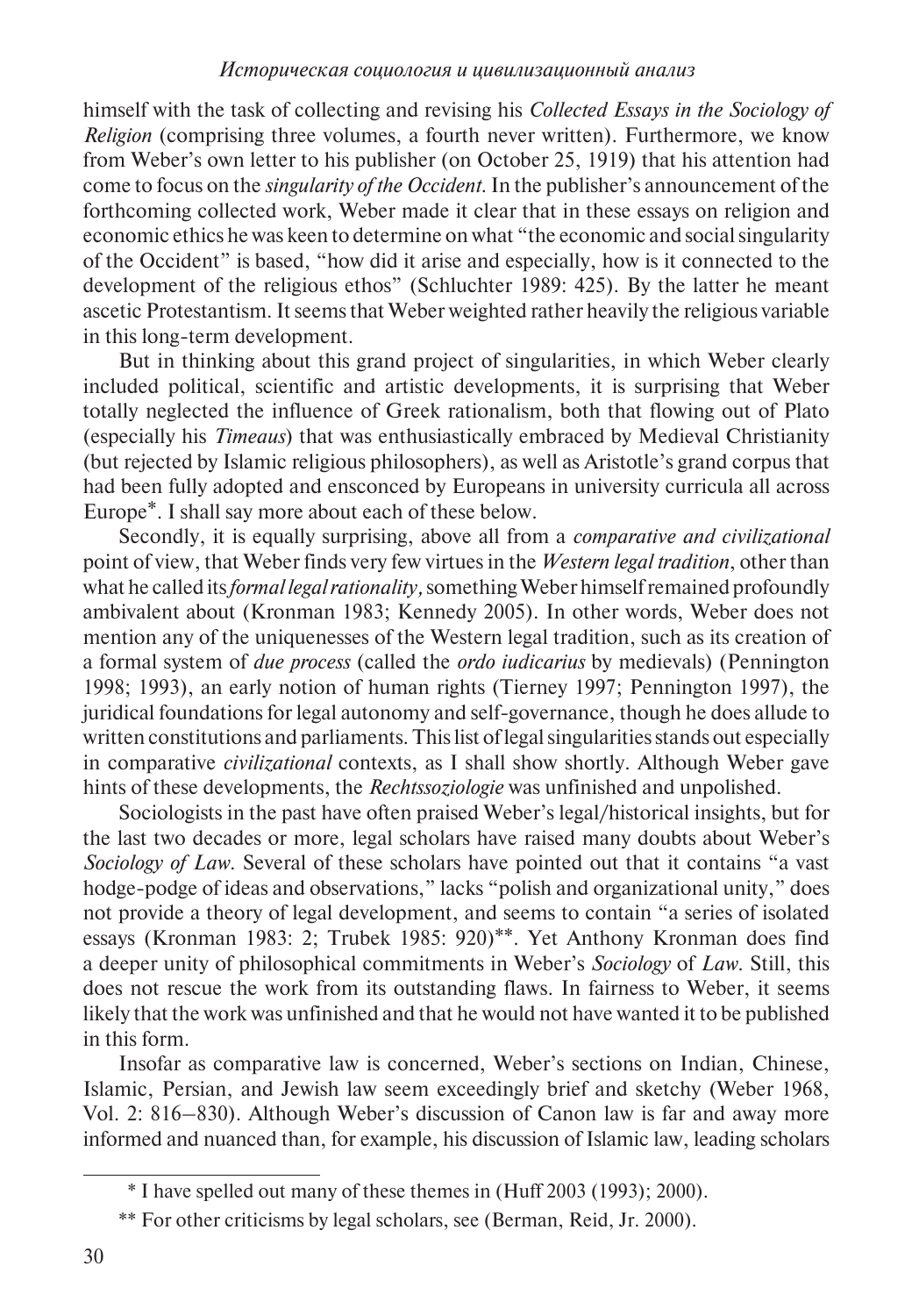such as Harold Berman and Charles Reid find that Weber is too much engrossed in his putative models of legal development to grasp the virtues of Canon law, for he "understates the enduring significance of the Canon law for the development of Western legal history" (Berman, Reid 2000: 230). This is a major defect in Weber's *Sociology of Law* that prevents him from recognizing the immense significance of the *revolution of the Middle Ages*, on which more below.

Still another defect of the *Rechtssoziologie* is the placement of a major insight (and guiding conception, one would think), regarding long-term legal development. This concerns the sequence of stages of legal evolution that Weber postulated, yet this appears only toward the end of the work, nearly two hundred fifty pages later. There Weber explains "the general development of laws and legal procedure" as passing through four stages: first the charismatic, legal revelation through "law prophets"; second, empirical creation and finding of law by legal honoratiores, i.e., law creation through cautelary jurisprudence and adherence to precedent; third, imposition by secular or theocratic powers; fourth... systematic elaboration of law and professionalized administration of justice by persons who have received their legal training in a learned and formally logical manner (Weber 1968, Vol. 2: 882).

Islamic and Chinese law probably do not conform to these stages and in any event, they did not create legislative bodies that could introduce law through deliberative legislative action.

The intention here is not to diminish Weber's legacy but to highlight some conceptual and empirical problems so that they can be studied and remedied. The task then is to lay some groundwork so that we can reclaim an emended Weberian framework. That framework would fully account for religious as well as legal factors, all ensconced in a *civilization analytic*. I shall turn now to some themes in Weber's essay prefaced to his *Collected Essays in the Sociology of Religion*.

## **Weber's Comparative Civilizational Problematic**

What is most notable about Weber's prefatory essay is its repeated trans-European stresses, its multiple comparisons between developments in the West (*im Okzident*) and those outside Europe, especially in China, India, and the Muslim world. Plainly enough, Weber asserted that

A product of modern European civilization (*Kulturwelt*), studying any problem of universal history, is bound to ask himself to what combination of circumstances the fact should be attributed that in Western civilization (*im Okzident*) only, cultural phenomena have appeared which (as we like to think) lie in a line of development having universal significance and value (Weber 1958: 13).

Weber then goes on to enumerate the many spheres in which these unique patterns of development occurred. They included philosophy, theology, law, and science, as well as the artistic world of music and architecture. Moreover, even in those comparisons regarding "trained officials" in government and law, Weber never made a comparison of *countries* or areas *within* Europe. Every one of them concerns comparisons with other "civilizational areas" (*kulturkreises*) and the West, not comparisons between Germany and England or France, etc. Likewise, with regard to economic development and in particular, the decisive separation of the household from the business enterprise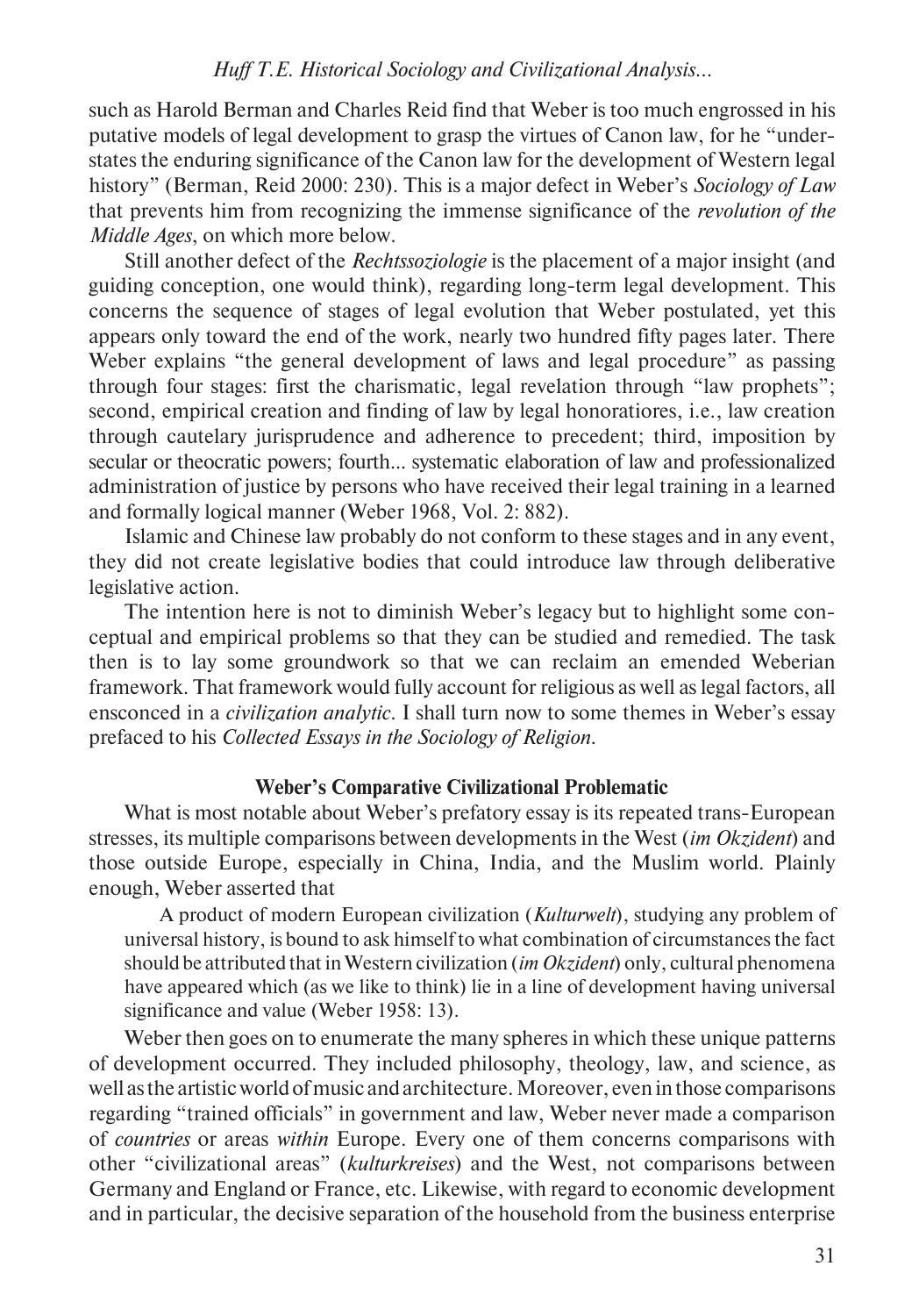(where we can easily imagine significant variations between northern and southern Europe), Weber made a *civilizational* comparison, that is, a comparison between Europe and non-Europe. When he added historical details, it might involve developments in Florence or in Britain, but it was the comparison between Europe and elsewhere that he highlighted.

Also striking is the fact that the range of phenomena that Weber singles out for analysis does not fit easily within Weber's explicit conception of "social action," behavior that is guided by meaningful references to means and ends, or "reasons and motives." Instead, Weber focused on *collective trends and entities* that seem very unlikely to be explained by reference to universal motives. For these outcomes appear to be unique to the West, and that is what most struck Weber. We shall never know what course of inquiry Weber would have taken up had he lived beyond 1920 (and his 56 years), but it is possible that in his last year of life, Weber moved in a new direction, though articulated in earlier statements and inquiries. This direction broke the methodo logical bounds of what he most proudly placed at the beginning of *Economy and Society,* his discourse on "Basic Sociological Terms."\*

The range of cultural forms that Weber highlighted in the prefatory essay that were unique to Europe is truly extraordinary and reaches beyond the steady judgment of any single scholar trained today, or perhaps in any age. Consequently, I shall focus here on a condensed set of distinctions mentioned by Weber. It is also necessary in some cases to reformulate Weber's claims in order to make their references clearer.

Among the first of these distinctions Weber mentions a "rational jurisprudence" infused by the unique structure of Canon Law that Weber correctly observed has no parallel in Indian, Islamic, or Chinese law. This assertion becomes even more profound when one realizes that this whole legal structure was also built upon the unique foundations of Roman Civil Law, again an intellectual structure of unparalleled originality and scope (Schaivone 2012).\*\*

Secondly, Weber mentions *institutions of higher education,* which he noted, have only "superficially similar" structures and designs. Islamic *madrasas*, as we know, were not legally autonomous entities, did not incorporate the study of the natural books of Aristotle as did the European universities, and were animated by an entirely different ethos (Huff 2011: ch. 6).

Third, Weber stresses the unique pursuit of *modern science*, though modest beginnings can be found in India, China and the Islamic Middle East.\*\*\*

Fourth, Weber refers to the creation of *parliaments,* and the process of electing political representatives. Although Weber does not add any qualifying notes, he refers to "written constitutions" which are likewise uniquely Western creations, deeply embedded in the breakthrough to *legally autonomous entities* (that Weber did not

<sup>\*</sup> It comprises Chapter 1 of *E&S* (Weber 1968, vol. 1: 3-62) and is very different from his earlier "Kategorien" essay of 1913.

<sup>\*\*</sup> How different Western law is from Chinese and Islamic law is discussed in (Huff 2003: ch. 4 and 7; 2010: 148–150) and in other forthcoming essays.

<sup>\*\*\*</sup> For any qualifications that one might add, given new studies of the late 20th century, see (Huff 2003, 2010).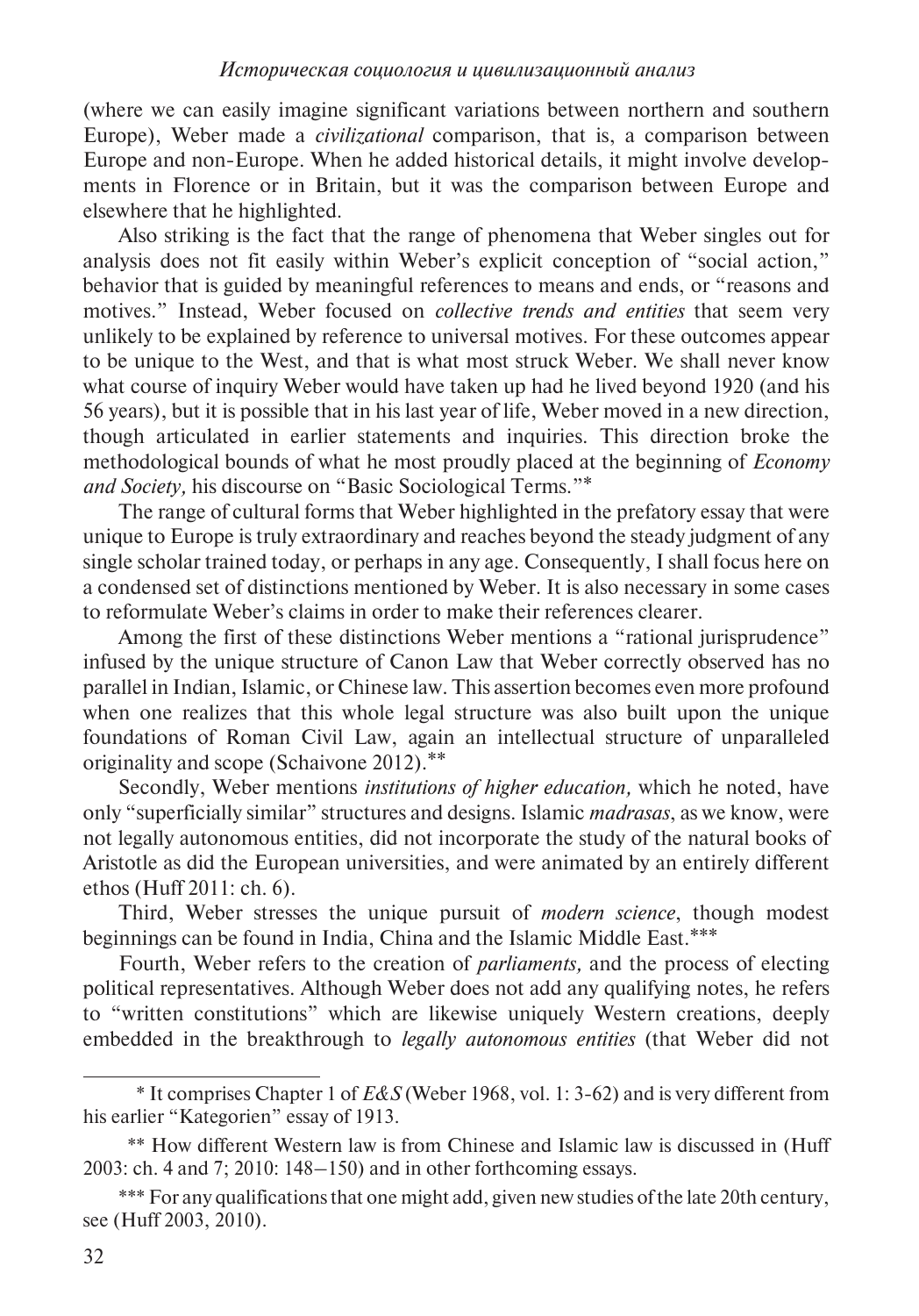surmise), and which were, in effect, able to write their own rules and regulations. Nothing comparable existed in Islamic, Indian, or Chinese law.

Fifth, Weber identifies the daily press, the invention of newspapers, once again a unique European invention of the early 17th century (Huff 2011: 305 ff; Raymond 2003; the summary overview of this development see in Starr 2004: 23–46).

Finally, Weber moves to his quarry, the uniqueness of the emergence of modern capitalism in Europe. I shall only assume that this proposition is universally accepted by scholars today, but will suggest that the medieval legal revolution had something to do with that development.

## **Outline of a Civilizational Frame of Reference**

How then can we reclaim Weber's grand vision within a viable framework that transforms his claims into a historically grounded, empirical and comparative conceptual unity? The first step toward this end is to articulate a framework of analysis *not* based on *country* (nation-state) comparisons, but on composite units that may usefully be used to make *civilizational comparisons*. If we can do that, then we can proceed to a new narrative that would revive Weber's claims, while opening a broad new (civilizational) agenda of comparative analysis.

The most insightful and promising conceptual advance along these lines was forged by Weber's contemporary, Emile Durkheim and his nephew, Marcel Mauss in 1913. This is found in their long-neglected "Note on the Notion of a Civilization" published in 1913 (Durkheim and Mauss 1971: 809–813). In their short essay Durkheim and Mauss hit upon three seminal ideas indispensable for the new *civilizational analysis* of the last three decades. Without those insights viable criteria for classifying cultural groupings as "civilizations" or as societies are absent. Consequently, other writers doing civilizational analysis tend to follow the pattern established by anthropologists and ethnographers who mainly try to identify any distinctive cultural group, ancient or modern, and call that group a "civilization" without utilizing the deeper analytic insights of Durkheim and Mauss. What Durkheim and Mauss noticed was that social phenomena that are not strictly attached to a determinate social organism do exist; they extend into areas that reach beyond the national territory or they develop over periods of time that exceed the history of a single society. They have a life which is in some ways supranational (ibid.: 810).

Here the defining criterion is a *transnational* or supranational emergence that goes beyond the original group that generated the symbolic capital. Consequently, the authors claim that, "*A civilization constitutes a kind of moral milieu encompassing a certain number of nations, each national culture being only a particular form of the whole*" (ibid.: 811).

There is a poignance to this observation written on the eve of World War I, at a time when Europe had been experiencing a long period of peace and comity. That peace and tranquility was not to be regained until the last two decades of the 20th century and the emergence of the European Union. In that context, Durkheim and Mauss articulated a social and cultural unity that Europe as a civilization came to be. Moreover, Durkheim and Mauss observed that not all social phenomena have the same ability to be transported, to be *universalized* to other social or national groups.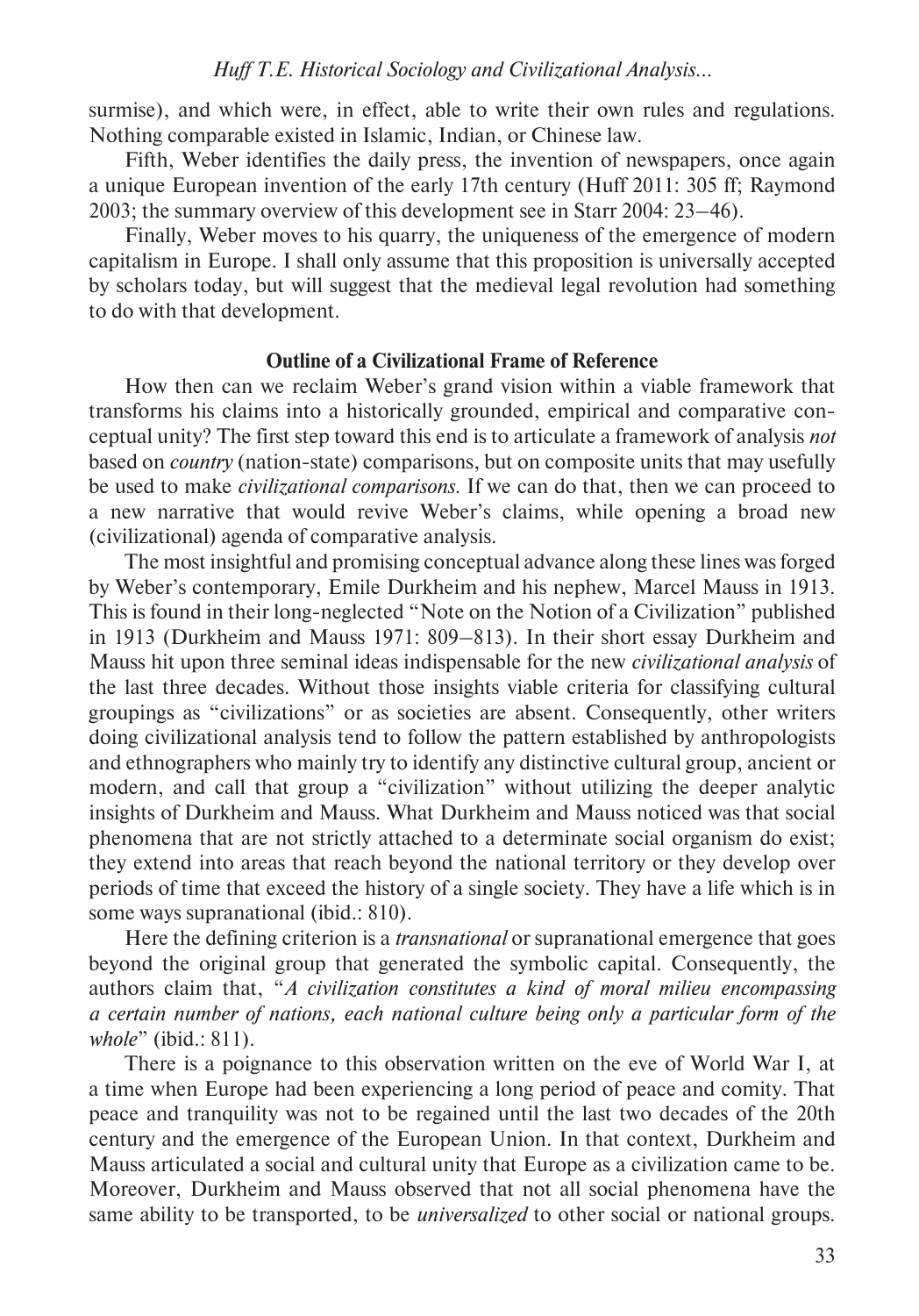They laid out a major task, still unfulfilled, which is, to explain on what this "unequal coefficient of expansion and internationalization depends." Put differently, this idea of a "coefficient of expansion" possessed by some social phenomena suggests the striking process of *universalization*, without which civilizations and civilizational phenomena would not exist. Moreover, it is important to consider the degree to which the universalization of civilizational complexes has been a voluntary process in contrast to an imposition by an expanding empire. From today's perspective, we know that even those civilizational configurations that have the ability to be assimilated over time and over vast stretches of territory also have their limits; and yet certain of these phenomena, whether they be described as aspects of "Westernization" or "globalization" seem to have still more potential to expand voluntarily around the globe.

In Benjamin Nelson's reformulation of these seminal ideas, civilizations are composed of "the governing cultural heritages of  $2+n$  societies, territories [or] areas which generally enjoy or have enjoyed a certain proximity" to each other (Nelson 1973: 82; Huff 2012: ch. 5). Furthermore, what gives a civilization in this sense an identity is the existence of a set of shared *civilizational complexes*, such as religious commitments, legal concepts and processes, intellectual categories and modes of logic. Sometimes Nelson referred to these cultural phenomena as the "directive structures" that shape human thought and action (Huff 2012: ch. 2).

However, one could also refer to these internationalizing and *globalizing* transformations as contributions to "world culture" and "world polity." Considered in this light there have already been impressive moves in this direction, attempting to describe and understand the *construction of world culture* as elements of the Western tradition became firmly established in the emerging global polity (Boli, Thomas 1999; Driori et al. 2003)*.*

Although the scholars working on this research program have not articulated an appropriate civilizational context, and have seriously truncated the requisite historical time frame needed to unravel these developments, they are aware of the need to "study the origins, expansion, and characteristics of the world polity," to understand how these cultural elements evolved out of Western civilization and served to create a "coherent world culture, society, and set of institutions that might plausibly influence nation [states]." Furthermore, they are keen to explore "in which substantive areas [of] world society norms [have] been clearly worked out, codified, and institutionalized" (Schofer, Mceneaney 2003: 47). It remains to be seen how this agenda could be fulfilled without paying more attention to the early legal foundations of international law that underlie virtually all international business and diplomatic negotiations worldwide.

Furthermore, it is evident that, though the exponents of this research program refer to *world culture*, they point out that the participants recorded in the datasets of international organizations come "mainly from Europe and North America" (Boli 2001: 6261). This suggests that in fact *this* world culture is basically *internationalized European* culture among countries that have historically been part of "Europe overseas." The task of studying the spread of European (or global culture) to non-Western civilizational areas, to China, the Islamic world, Russia, Central Asia, and the Indian subcontinent, has hardly begun.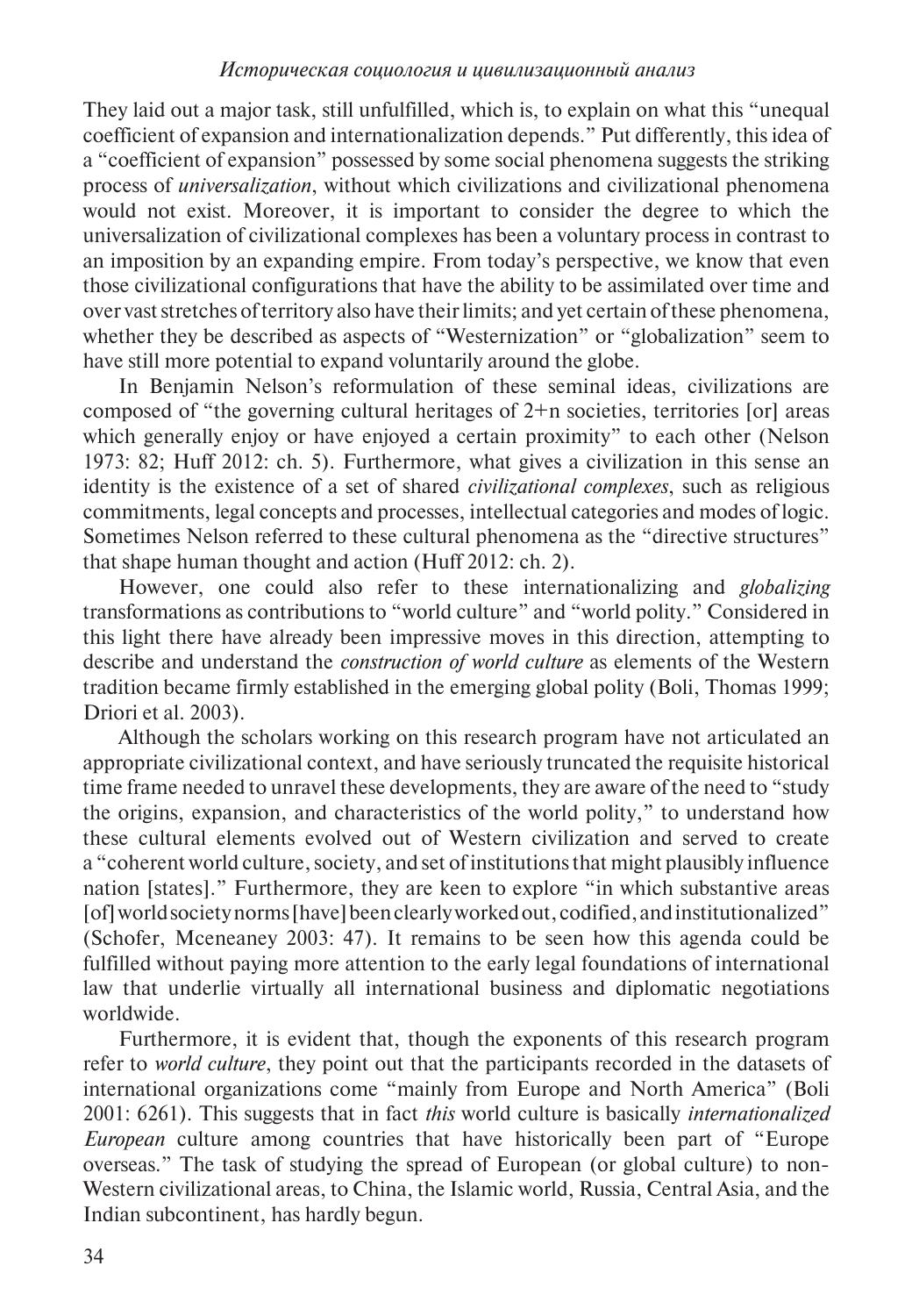That said, it is evident that serious scholars with highly sophisticated methodological techniques have lent considerable currency to this effort of exploring how transnational phenomena expand across the world. The task remaining is to more fully understand the nature and uniqueness of the *early modern Western transformation*, what I shall call the *revolution of the Middle Ages*. Only by grasping that extraordinary transformation can we begin to adequately compare "East and West," the nature of Western developments and those of other parts of the world.

## **The Revolution of the Middle Ages and the Rise of the Universities**

In what follows, I shall synthesize several strands of European history that coalesced at the core of the European experience. As it seems to me, these crystallizations laid the foundations for Europe's institutional uniqueness, above all its deeply rooted legal structure. Unfortunately, many scholars who have written with great insight and authority about this period have entirely neglected the singular *legal* history of Europe and its centrality to all the developments of that era (for this neglect, see Bisson 2009; Moore 2000; Mitterauer 2010). Hopefully in the future that history, which includes the foundational ideas of human rights, due process of law, and constitutional democracy will not be so neglected.

Any broad evaluation of the social, legal, and political development of Western Europe that took place in the twelfth and thirteenth centuries will show that it witnessed sweeping legal reforms, indeed, a *revolutionary reconstruction*, of all the realms and divisions of law — feudal law, manorial law, urban law, commercial law, and royal law — and therewith the reconstitution of medieval European society. It is also true that neither Islamic law nor Chinese law passed through an equivalent radical transformation\*. Consequently neither of those systems of law ever recognized the broad variety of competing *legal jurisdictions* found in Europe; for example, *commercial*, *urban, public,* and *professional* jurisdictions were recognized throughout Europe,\*\* but not in Chinese or Islamic law.

 It is this great legal transformation that laid the foundations for the rise and autonomous development of *universities*, but also the pursuit of *modern science*, the *rise of constitutionalism and parliamentary democracy*, the foundations of what we know as *due process of law*, the very idea of *elective representation* in all forms of corporate bodies, the *legal autonomy of cities and towns*, and a vast array of additional legal forms unique to the West.

At the center of this development one finds the legal and political principle of treating *collective actors* as a *whole body* a corporation (*universitas* is the medieval Latin term). The emergence of corporate actors was unquestionably revolutionary in that the legal theory that made them possible created a variety of new forms and powers of association that were distinctly European.

<sup>\*</sup> I discussed these different legal systems in (Huff 2003), especially chapters 4 and 7. I am currently working on separate essays to outline these differences more completely.

<sup>\*\*</sup> The foregoing assessment was first announced by Harold Berman in his landmark study (Berman 1983).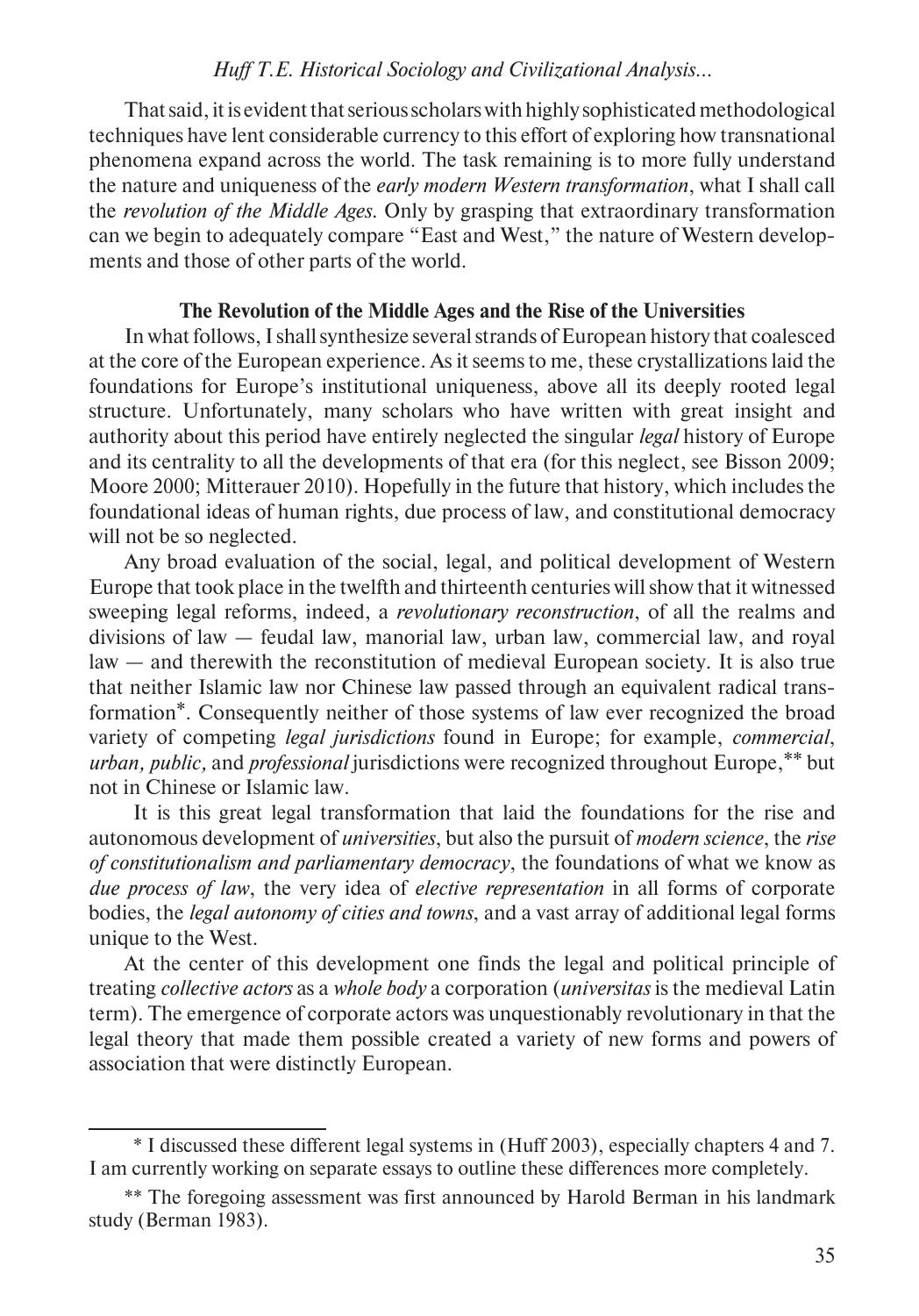Furthermore, the legal theory of corporations brings in its train organizational principles establishing such political ideas as *constitutional government*, *consent in political decision making*, *the right of political and legal representation*, the *powers of adjudication and jurisdiction*, and even the power of *autonomous legislation*. Aside from the scientific revolution itself, and perhaps the Reformation, no other revolution has been as pregnant with new social and political implications as the legal revolution of the European Middle Ages. By laying out the conceptual foundations for *new institutional forms* in legal thought, it prepared the way for the two other revolutions the scientific and the economic.

Consider for a moment what this idea of *autonomous legislation* means. It means that some *public body* — some corporate entity, some group of citizens — is capable of composing and promulgating *new laws* that transcend Biblical injunctions, customary law, Quranic legal prescriptions, or even edicts issued by an Emperor in China. But of course, that power of autonomous legislation did not exist either in Chinese or Islamic law of the early modern period.

#### **Some Phases of Development**

Let me now sketch out some stages of the European legal and social revolution. Because this period has not been studied *sociologically* and systematically as a case of *social, political, and intellectual revolution*, it is difficult to determine where one should begin. So I shall start in AD 1000.

 Around 1000 AD commerce began to revive in southern Europe and then to spread northward. This was conjoined with the rise of commercial fairs and the rise of new cites and towns. But there was also a profound wave of economic growth in the Hanseatic cites in the north centered on Hamburg and which expanded south and eastward at the same time (among others see Bartlett 1993: 292 ff.).

 First, however, we need to focus on some earlier far reaching intellectual developments. As we may recall, back in the early 6th century AD the Emperor Justinian told his legal experts to radically trim down and consolidate the existing Roman legal code, and especially to prune away the unending commentary of judges and scholars. The end result was the Roman *Corpus Juris Civilis —* the Roman Civil Law *—* that Justinian put into effect across the empire in 534 AD. However, the code did not fair well in the Western empire because it was collapsing. Consequently, with the collapse of the Roman Empire in the West (after 476), the *Corpus Juris Civilis* was lost, not to be recovered until about 1070 AD. But when it was found and recovered it jolted legal scholars into action.\*

At first the scholars did not understand it and so commentators known as the Glossators set about writing marginal commentaries, perhaps correcting grammar, explaining the new conceptual terminology, but most of all, trying to master the 2000 pages of this extraordinary legal system. But they also began teaching it. It is in the circle of these early legal scholars that we indeed find the earliest seedbeds of the universities. Notice also that these legal scholars were *civilian or secular scholars* who

<sup>\*</sup> There is now a vast literature on the recovery and transformation of the Corpus Juris Civilis; among others see (Brundage 2008a; 2008b; Hoeltlich, Grabler 2008; Radding 1990).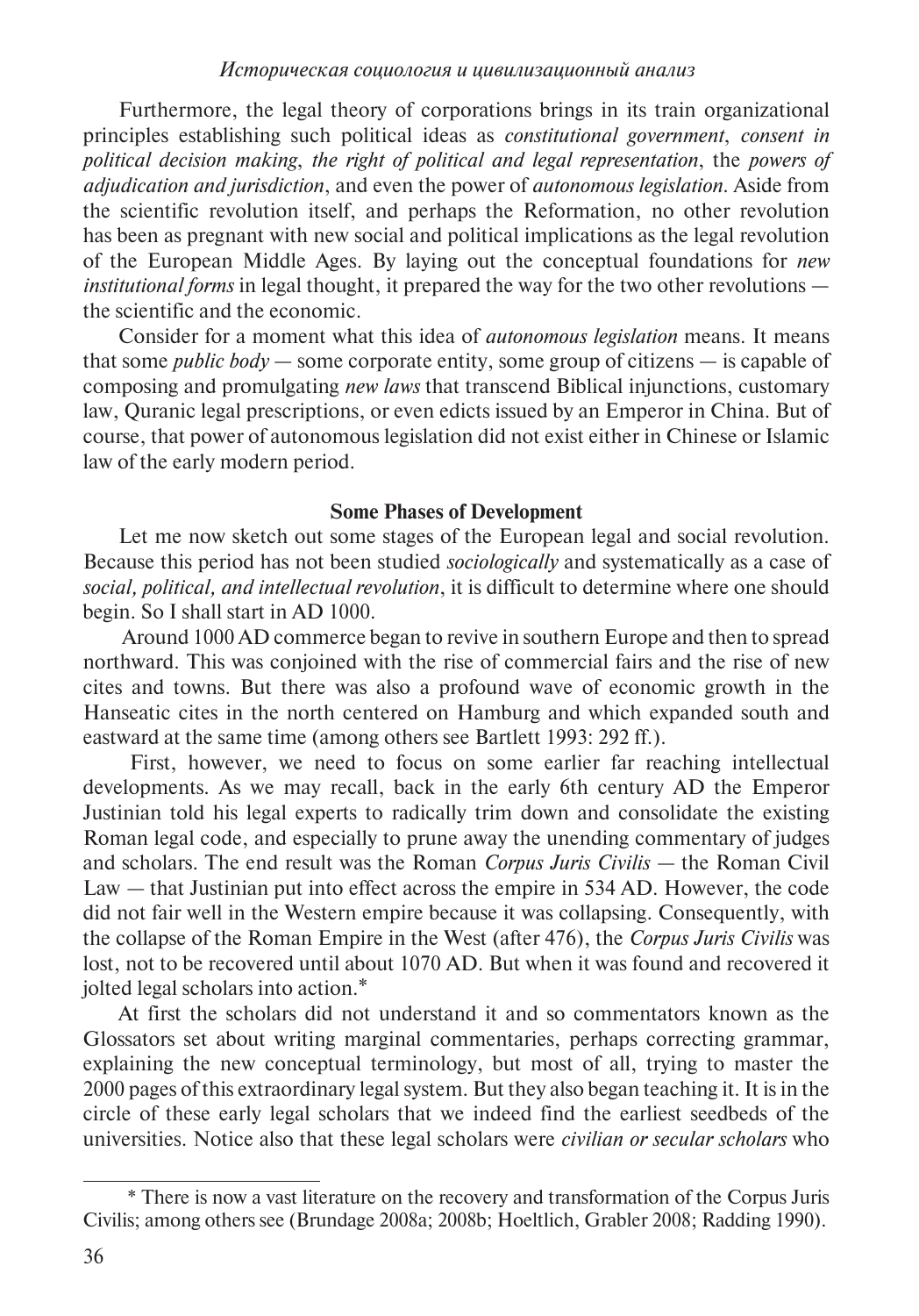were free to move around as they were not committed to a particular town, much less a building. They were a *community of scholars and students*, most of whom came from outside town and even outside Italy. They could move on a moment's notice to another town where social, legal, and economic conditions might be better.\*

By 1200 these legal scholars had become a distinct literate class of specialists; they had mastered the Roman legal corpus, and in a great many ways, had modified, systematized and transformed it into a new *legal science* which was now being taught for the first time in universities across Europe. The initial leading center of this new science of law was at the university in Bologna. These legal scholars were known as the civilians, that is, the ones who taught the new science focused largely on secular issues and everyday social and economic causes.

But at the same time, a scholar and monk by the name of *Gratian* took it upon himself to rethink the whole amorphous body of laws then known to him, and to create what he called a *Harmony of Discordant Canons* — first issued in about 1140. Here the word *canons* simply means "rules," but especially rules that had been adopted by the Christian Church, which in a very short period of time became a standard legal text used all across Europe, though the Church never officially promulgated it.

What Gratian had done was to collect legal texts from Church councils, papal letters, the writings of Church Fathers, passages from the Bible, and a host of secular sources such as Roman and German law. His great effort was designed to point out the contradictions in these legal rules, to remove them, and to find the underlying legal principles that ought to prevail.

All of this is an example of what Max Weber (other scholars) called the *rationalization*  process; i. e., the process by which legal rules and procedures were made *more coherent, consistent, and rationally* explicable.\*\*

Now Europeans had a legal science based on new texts, all of which became what legal historians call the *ius commune*, the common law of Europe that began to spread from south to north, to Germany, Britain and Scandinavia. Moreover, law students across Europe now had to learn both the Canon Law and Civil law, because (1) the Church universal had courts all across Europe, and (2) lawyers specializing in the civil law might be called upon to defend a case in an ecclesiastical court.

Here then we have the first and second legs of this medieval revolution. First we have a *new legal science* that was being taught in the free floating schools (later universities) and applied across Europe in both secular and ecclesiastical courts. To the degree that this new legal system established new institutional foundations for the emerging European civilization, it was legal scholars in the schools who underwrote this whole development.

Second, the medieval legists recognized the legal rights of collective actors, that is, legally *autonomous entities*, sometimes called "fictive personalities." Among these we

<sup>\*</sup> On the complicated early history of this university, see (Hyde1972; Rashdall 1936).

<sup>\*\*</sup> In contrast, Islamic law never went through such a systematizing and rationalizing process. Instead legal scholars accepted that there were at least four schools of laws and any individual could choose the one he wished. Today some say that there are eight schools. On the schools of Islamic law, see (Schacht 1960; Rahman 1979: ch. 4; Hallaq 2005; Vikør 2005).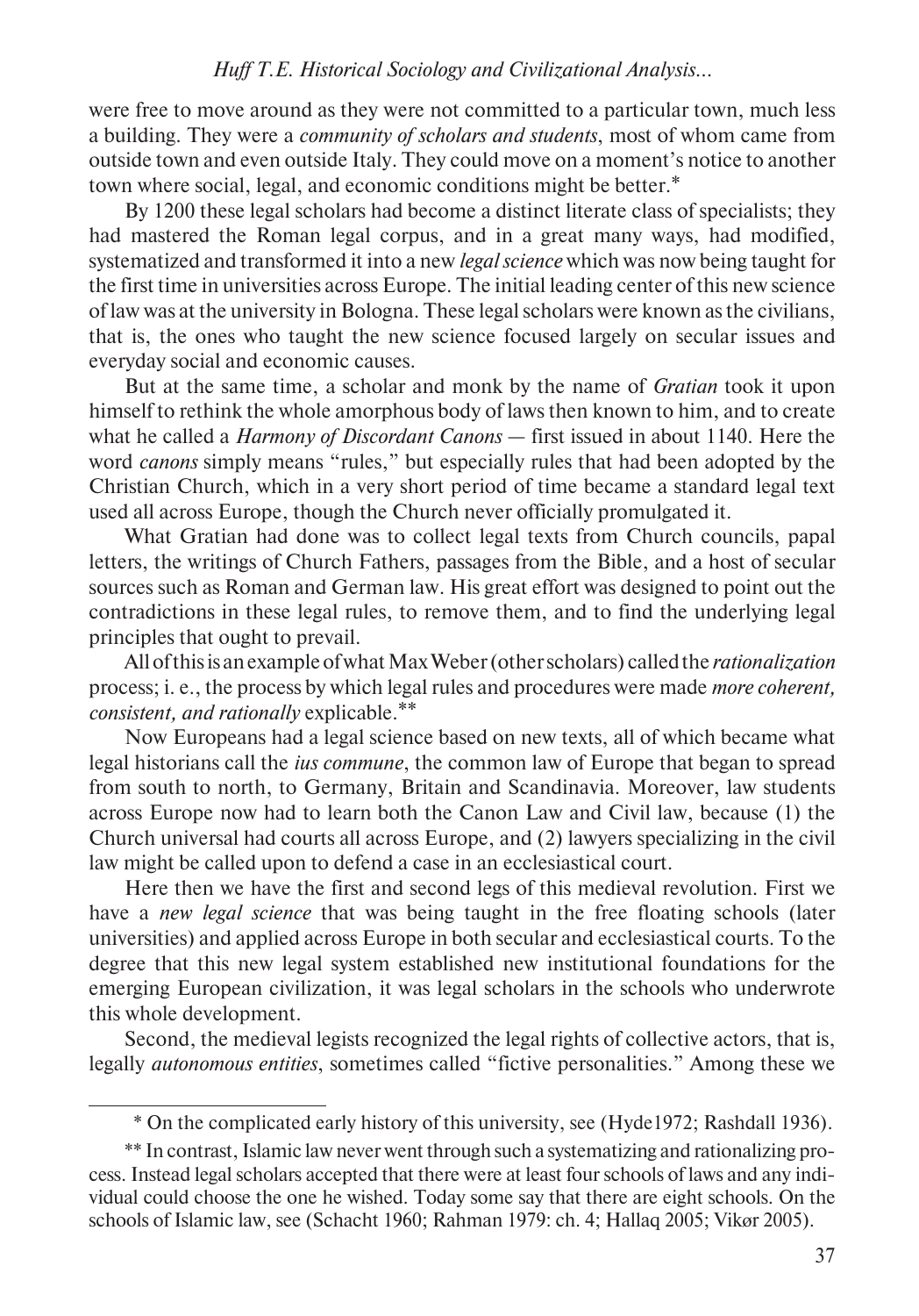find cities and towns, charitable organizations, professional associations of doctors and lawyers, as well as merchant guilds — all of which *could create* their own rules and regulations. These new entities were treated as *collective individuals*, and they had a whole new *bundle of rights: the right to own property, to sue and be sued, to make their own rules and regulations, i.e. to act as legislative entities*. Such entities had the right to be represented by attorneys in courts, and before the king's court regarding taxation (Post 1964; Berman 1983).\*

Furthermore, these entities were said to be governed by the principle of "*what concerns all should be considered and approved by all*" — a Roman maxim (Berman 1983: 221; Post 1964, ch. 4: 51 ff.). While today we think of corporations as primarily significant for commercial enterprises, their original impact was in the sphere of *public law* where their presence radically transformed the whole basis of political, constitutional and economic life in Europe. For it was the presence of these new entities that established the foundations for *parliamentary democracy*. Indeed, the first European parliament was founded in 1188 in Spain, quickly followed by many other regional parliaments in Spain, then in Portugal, Sicily, southern France, Paris in 1298, then the Estates General in 1302 as parliaments became a pan-European institution (van Zanden, Buringh, Bosker 2012; Strayer 1970). Indeed, the effort to establish constitutional regimes in which *the people* were deemed to have a legitimate voice was a great struggle carried on broadly across Europe from the Middle Ages onward with the final culmination in the revolutionary new political thought of Scotland, Holland, France and then England in the 16th and 17th centuries.\*\*

Unfortunately, Max Weber misread this broad transformation and hence completely overlooked the revolutionary restructuring of all the domains of legal, political, and economic action of the time. Mistakenly, Weber saw the rise of independent cities and towns as "non-legitimate domination" (his chapter 16 in E&S). Instead of recognizing the effects of the Papal Revolution (associated with the Gregorian Reforms of the 11th century and thereafter), that, when carried out, granted legal autonomy to a broad range of social, political, economic and intellectual groups, Weber speaks of the *usurping* of legal rights. According to Weber, "The urban citizenry... usurped the right to dissolve the bonds of seigneurial domination; this was the great in fact, the *revolutionary* [Weber's emphasis] — innovation which differentiated Occidental cities from all others" (Weber 1968, Vol. 2: 1239). But the breakthrough was really the invention of the legal fiction of a *legally autonomous entity* (a corporation or whole body, *universitas*) with the broad bundle of rights mentioned above. Weber does discuss this issue of fictive legal personalities, but he does not see the broader ramifications, nor discover that it is exactly this *concept* of *legal autonomy* that was missing in Islamic, Chinese and other legal systems.\*\*\*

<sup>\*</sup> For the absence of any of these structures and procedures in Islamic law, see the sources in the note above, and especially (Schacht 1974: 398; Huff 1993: 224–227; Makdisi 1981).

<sup>\*\*</sup> This path has been traced out by, among others (Skinner 1979: esp. vol. 2; Gorski 2001).

<sup>\*\*\*</sup> For a discussion of this and references to the Islamic legal sources, see (Huff 1993: ch. 4, pp. 225–227), and well as (Berman 1983; Post 1964; Schacht 1974; Makdisi 1981). For Weber on corporations and fictive entities, see (Weber 1968: 705 ff.).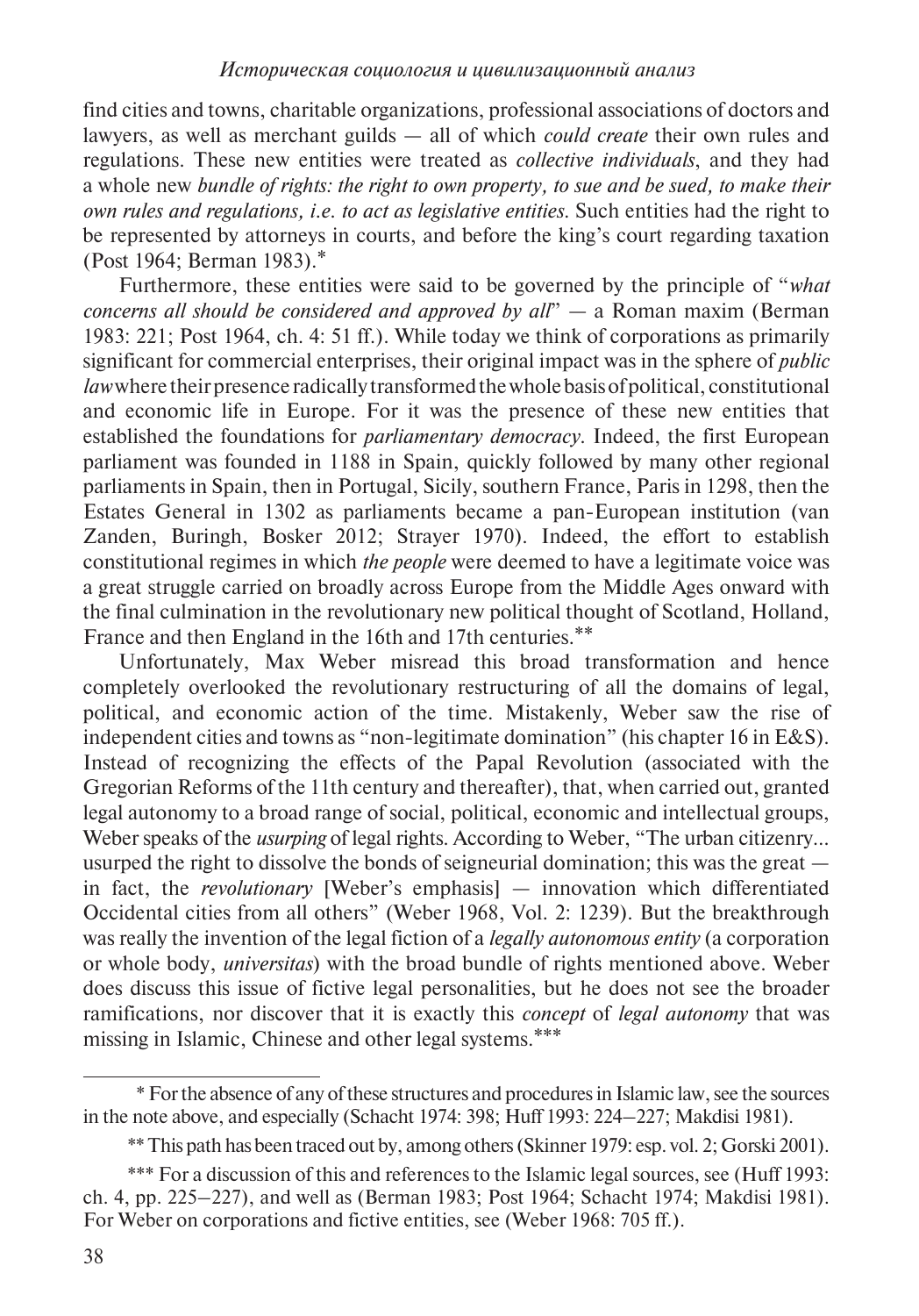*Third,* the canonists and civilians established new principles of *due process of law*  that applied to all individuals who were involved in legal proceedings. By the end of the 12th century this new system had been formally articulated as the *ordo iudiciarius* (the system of legal procedures) (among others see: Pennington 1993; Reynolds 2003: 347– 366; Brundage 1995: 205)*.* According to this legal doctrine (which was established in court cases and Papal decretals), every trial must involve a *plaintiff and a defendant, advocates for those two parties, the appearance of witnesses, the presence of court recorders such as clerks, proctors and notaries who record the names of those present at the trial,*  what each person said, and if written evidence were presented, it too would be redacted into the court record. Again, this was established legal procedure by the end of the 12th century — all worked out by legal scholars usually attached to the schools and emerging universities. Such *formal* legal requirements had not been articulated in Islamic or Chinese law then or later.\*

In addition, the procedures established the right of any accused person to be notified of a complaint, the *right* to appear in court and testify, and, above all, *to be represented by a legal expert*. By 1200 it was firmly established that anyone appearing in a court could elect to have legal assistance and was well advised to do so. But if he did not do so he was forewarned, as one writer put it in 1169,

If someone is brash enough to presume to rely on his own devices even though he is inexperienced and does not wish to have an advocate, let him do so. Everyone is free to muck up his own case (Brundage 2008: 152)*.*

Here then we have the outline and details of due process of law, assumed to be universal, that must be applied in all legal proceedings — all set out by the end of the 12th century.

But — fourth — this process went even further toward the establishment of additional legal principles that applied to the Prince and Pope alike. The most important case establishing that these principles applied to the Prince as well as ordinary citizens concerned King Henry of Luxemburg and Robert of Naples. In 1311 King Henry moved to be crowned Emperor of the Holy Roman empire and in doing so intended to displace Robert of Naples and his kingdom. In the process Henry condemned King Robert, declaring him to be a traitor and an outlaw to the Empire. Pope Clement V did not agree with these declarations and tried to mediate between the two parties (this case has been spelled out in considerable detail by (Pennington 1998, 1993)).

Luckily — or unluckily — Henry died (in 1313) before he could move to displace Robert forcefully; but Pope Clement V stepped forward with legal opinions curtailing such presumptuous condemnation of an adversary. The Pope solicited opinions from the best legal scholars and all of them averred that the *right of self-defense*, both physical and legal, was a *right* granted by *natural law* and hence it could not be taken away. Hence King Henry's rulings were without merit and were annulled. Furthermore, Pope Clement went on to issue several more legislative rulings, clearly stating what

<sup>\*</sup> I have set out some of these strong differences in (Huff 2012a). For the complete absence of such formal safe guards of due process in contemporary China, see the August 2012 case of Madame Gu, accused of murdering a British business man. Her lawyers were removed, no defense was possible, and no court recordings (written or voice) were permitted (Jacobs 2012: 1).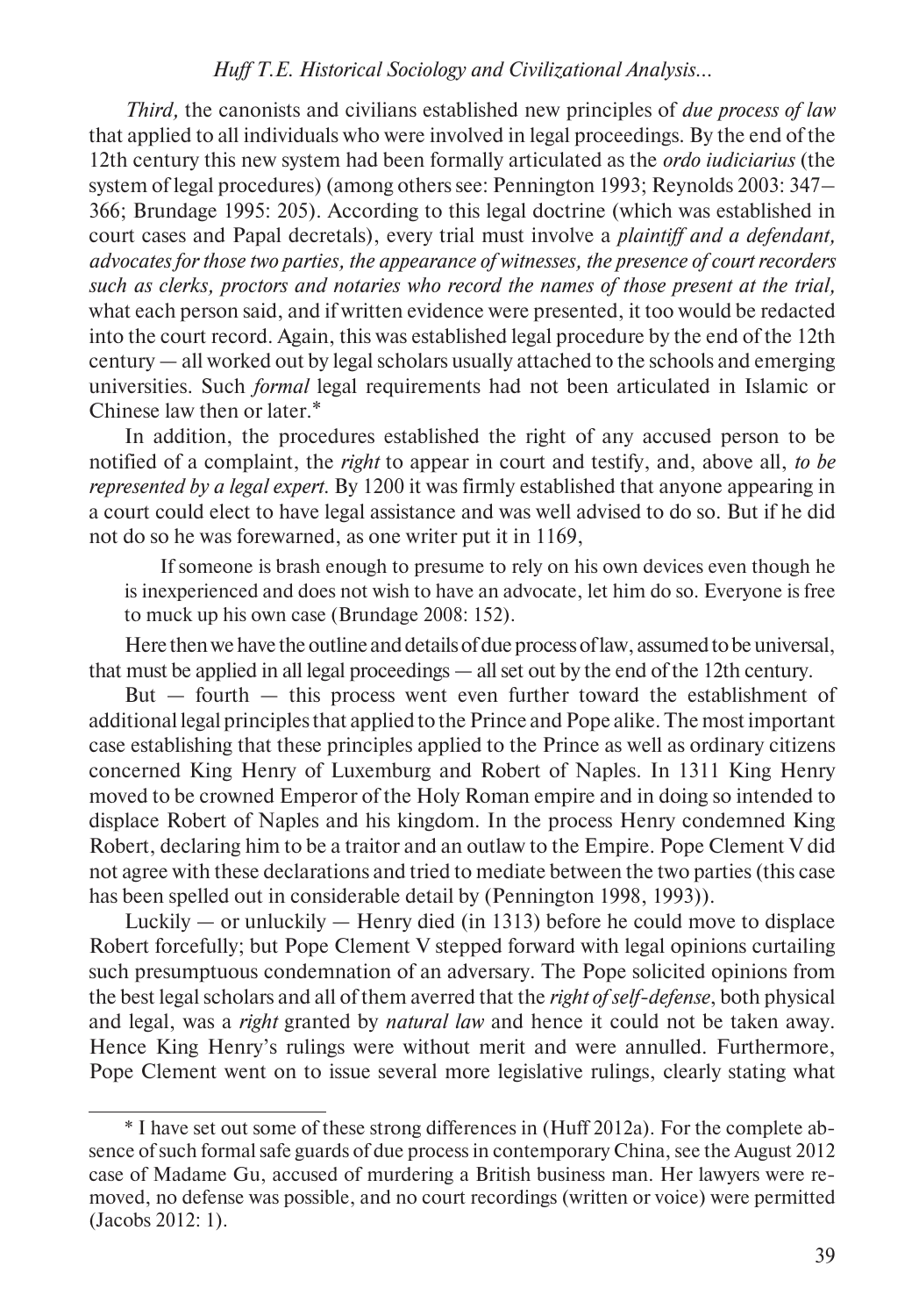due process of law entails and how it must not be abridged. In his final ruling, indeed a constitutional document called *Saepe contingit,* he established these principles, which of necessity must be upheld by the Prince*.* Legal scholars have concurred that this legal ruling of the very early 14th century was "the most important single piece of medieval legislation in the history of summary judicial procedure" (Kuttner 1964: 427).<sup>\*</sup>

In a word, by the opening of the 14th century, European law had established legal principles restricting the actions of the Prince, but not only that, the Pope. The principle that the Pope too is subject to natural law and may not abridge a defendant's right of self-defense was established in a notorious case involving the Medici's and the attempt of the Pazzi family to eliminate them violently. The result was that Pope Sixtus IV (who had condemned Lorenzo de Medici without a trial) had to back down while acknowledging that, just as Adam of the Bible had to respond to God's summons to judgment, so too "neither Pope nor Prince could dispense with this part of the judicial process because no one can ignore a precept of divine law."\*\* In other words, the earlier legal principles that restricted the actions of the Prince applied in the same way to the Pope. Neither he nor the Prince could issue summary judgments without actually holding a trial. Here again we find unique European contributions to international legal development and above all, the idea of *legal* restraints on the highest officials\*\*\*. No such legal restrains on rulers emerged in Islamic or Chinese law.

<sup>\*</sup> Technically, the ruling concerned «Summary proceedings» which are special proceedings held in unusual circumstances, possibly entailing threats of violence and or public harm.

<sup>\*\*</sup> This is the judgment of the 15th century legal scholar Francesco Accoli, said to be the greatest legal scholar of his time; as paraphrase by Pennington (Pennington 1993: 188), also see (Martines 2003).

This case occurred in 1478 and concerns what has been called the Pazzi Conspiracy. This bloody episode took place in April 1478 when members of the very wealthy Florentine banking family, the Pazzi's, tried to assassinate the Medici's while in Church on a Sunday. They did kill one of the Medici brothers in the Cathedral, but leader of the family, Lorenzo the Magnificent, escaped and proceeded to declare war on his enemies, including the Papal State. However, some of supporters kidnapped an Archbishop who was soon hanged. Pope Sixtus IV summarily condemned and excommunicated Lorenzo without a trial, despite Lorenzo's claim that he was innocent.

<sup>\*\*\*</sup> Islamic law under the Ottomans reveals stunning arbitrariness. For example, in the special Ottoman state courts, the so-called *mazâlim* courts that are supposed to right the wrongs of other courts of the 18th and 19th century, there were no restrictions on the behavior of the Sultan. As one scholar has put it, "The Sultan makes his verdict freely, he is not bound by the Shari'a rules in any way, he does not need to hear both parties — or even one of them — before passing his sentence." (Vikør 2005: 191–193). This is a profound level of arbitrariness yet it follows from the fact that there is nothing in the Shari'a that would place restraints on an Islamic ruler, since such an official had never been imagined in the Quran or the sayings of the Prophet Mohammad. The Shari'a "had never developed the necessary procedures or writs that would bring the prince or executive power to account for actions committed outside the law" (Ziadeh 1968: 149). All of this suggests that there is nothing in Islamic law that could properly be called the basis for constitutional law (Jackson 1993: 785).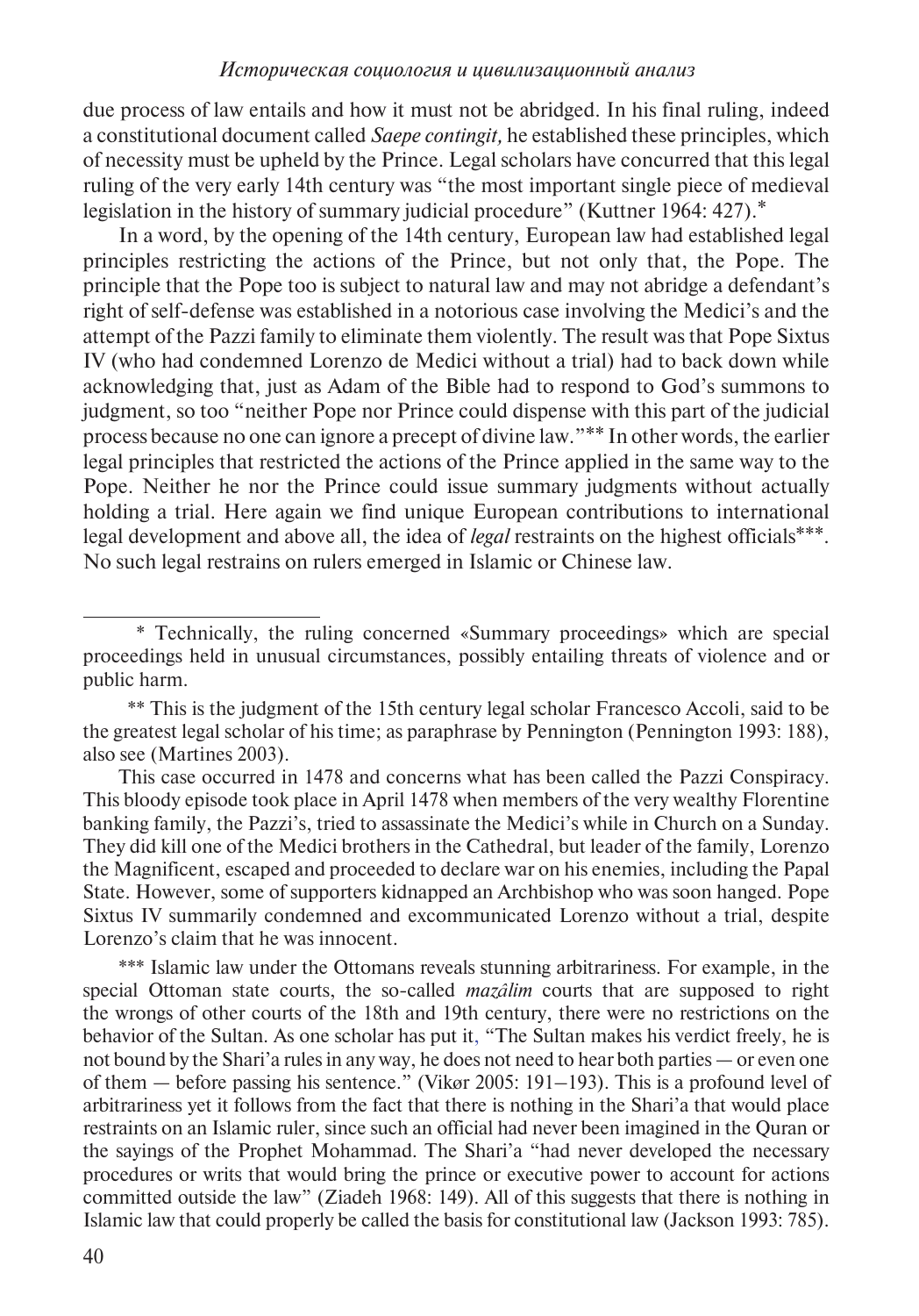Now in recounting this legal history I do not suggest that the people of Florence in the 15th century were particularly law abiding — they most definitely were not. Nevertheless, a precedent had been established and future rulers who wished to be regarded as lawful occupants of elective or appointed office had to abide by such rules. Of course it took time for the rule of law as we understand it to become widely and deeply established; nevertheless, the institutional apparatus had been constructed, civil and ecclesiastical courts had been established all across Western Europe. And let us not forget that the lords of England forced King John of England to submit to the *Magna Carta* (in 1215) which, likewise, restricted his sovereign powers and required the establishment of a jury system for legal proceedings.

## **Law, Commerce, and Self-government**

Before turning to the universities, it is important to note that the revolution of the Middle Ages that I announced at the outset was indeed a society- or civilization-wide transformation. This new legal regime had powerful implications for every aspect of social, political, and economic action, so I need to say something very briefly about the impact on ordinary business transactions. Of course, the spread of the new legal science, both Canon and Civil, spread unevenly across Western Europe, but the trend and result is clear.

From a legal point of view it is imperative for those engaged in business dealings that they have a secure sense of their rights to ownership, the possibility of regulating trade, and the availability of legal officials who can authoritatively adjudicate business conflicts. As legal scholars know the very foundations of business transactions establish what are sometimes tedious conceptions that spell out what kinds of transactions can be carried out, the limits of individual and collective action, what happens to collective assets when people die, and so on.

What happens, for example, if a business partner dies? Islamic law dictates that if any partner dies or withdraws, the partnership of the enterprise completely dissolves,\* whereas European business partnerships and corporations have lives of their own.

Moreover, economic historians have shown that during this same period of time, the 12th and 13th centuries, and especially in Holland and the Low countries, villages and urban conclaves were forming in which people were acting collectively to *selfgovern*, to regulate collectively-owned grazing grounds known as "the commons," to regulate grinding mills, riverways, and other assets that were considered jointly owned by the community. Such communities formed their own judicial bodies, bought, sold and rented property, hired clerks, even an occasional police officer and other agents who worked for the collective public enterprise (among others, see De Moor 2008; Bavel 2010a: 60–66; 2010b).

To us moderns this seems normal, but the fact is that this kind of *legitimate* communal self-organization, *bound by law with articulated rights* and prerogatives, was a wholly new thing not witnessed elsewhere. This whole new legal arrangement proved to be a boon to the rise of early modern capitalism, to the broad commercial revolution

<sup>\*</sup> The classical statement of these rules is (Udovitch 1970). For further analysis of the effect of these restrictions on economic development see (Kuran 2012).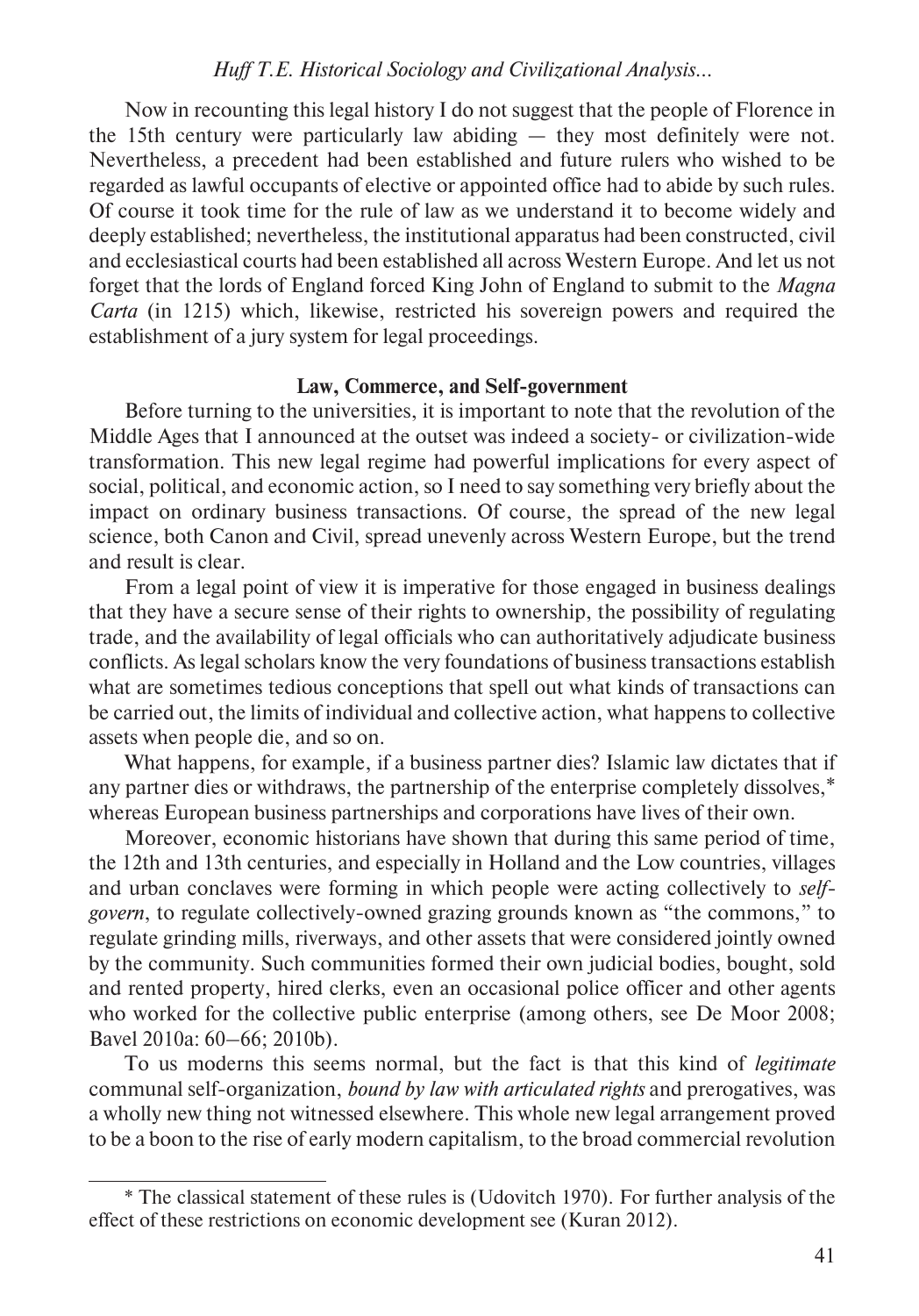of the 13th and 14th centuries and that would include all sorts of new *collective* trading entities. These would include extra-familial *firms* (otherwise known as legally recognized companies), as well as *joint stock* companies and *formally organized banks* whose records constituted legal documents available to public scrutiny (in addition to Bavel's work noted above, see (Lopes 1977; Roover 1953a, 1953b; Usher 1934)). Clearly, the legal revolution of this time had very far reaching consequences for political, economic, and intellectual development.

Indeed, recent scholarship has added considerable weight to the assertion that Europe's legal revolution in all its dimensions contributed measurably to the economic ascendance of Europe in the early modern period in comparison to other parts of the world (for estimates of world economic development, see: Maddison 2008). Whether one attributes a causal link between the new legal science or the rise of the universities and the teaching of the new legal system, the evidence suggests that the availability of the new legal conceptions, lawyers, and courts greatly facilitated economic growth in Germany and other parts of western Europe.\*

## **Universities and the Scientific Agenda**

As the previous discussion has suggested, the universities were both a product of, and *agents* of the great legal revolution that swept across Europe during this era. Ever since the late 19th century, scholars have referred to this great revival and renewal as "The Renaissance of the Twelfth Century" (Haskins 1927; Rashdall 1936: esp. vol. 1). One aspect of that renaissance was the rise of the universities which was the product of a *demographic* and *educational revolution* that has no better description than the following:

At the beginning of the century [i.e., 1100], numerous urban schools appeared in Western Europe to challenge the supremacy [that] monastic schools had enjoyed since the early Middle Ages. These new schools dominated the intellectual scene until the beginning of the next century, when those at Bologna and Paris were transmuted into universities (Baldwin 1991).

We should recall that the Cathedral schools taught the *seven liberal* arts (i.e., grammar, rhetoric, and logic along with *arithmetic, geometry, music, and astronomy*); but a new crop of scholars, drawn from all over Europe began traveling to the centers of learning, usually the cathedral schools where they had heard outstanding scholars were teaching. Of course this movement had begun even in the 11th century, but in the early 12th we have many reports of outstanding scholars, in small towns around the periphery of Paris (such as Chartres, Laon, Reims), who were attracting these foreign visitors. It is said that the students "traveled to hear of new techniques and new texts, [as well as] the manner of applying them to the study of law, medicine, the Bible, or the nature of the physical world" (Southern 1991: 116). On the one hand, we have these young people showing up uninvited to study with a learned master, causing a certain amount of conflict and friction with the local towns people in the context of the need for food, lodging and of course, drink.

<sup>\*</sup> For a test of the proposition that legal rules and legal scholarship had an impact on European economic development see (Cantoni, Yuchtman 2012; Shäfer, Wulf 2013).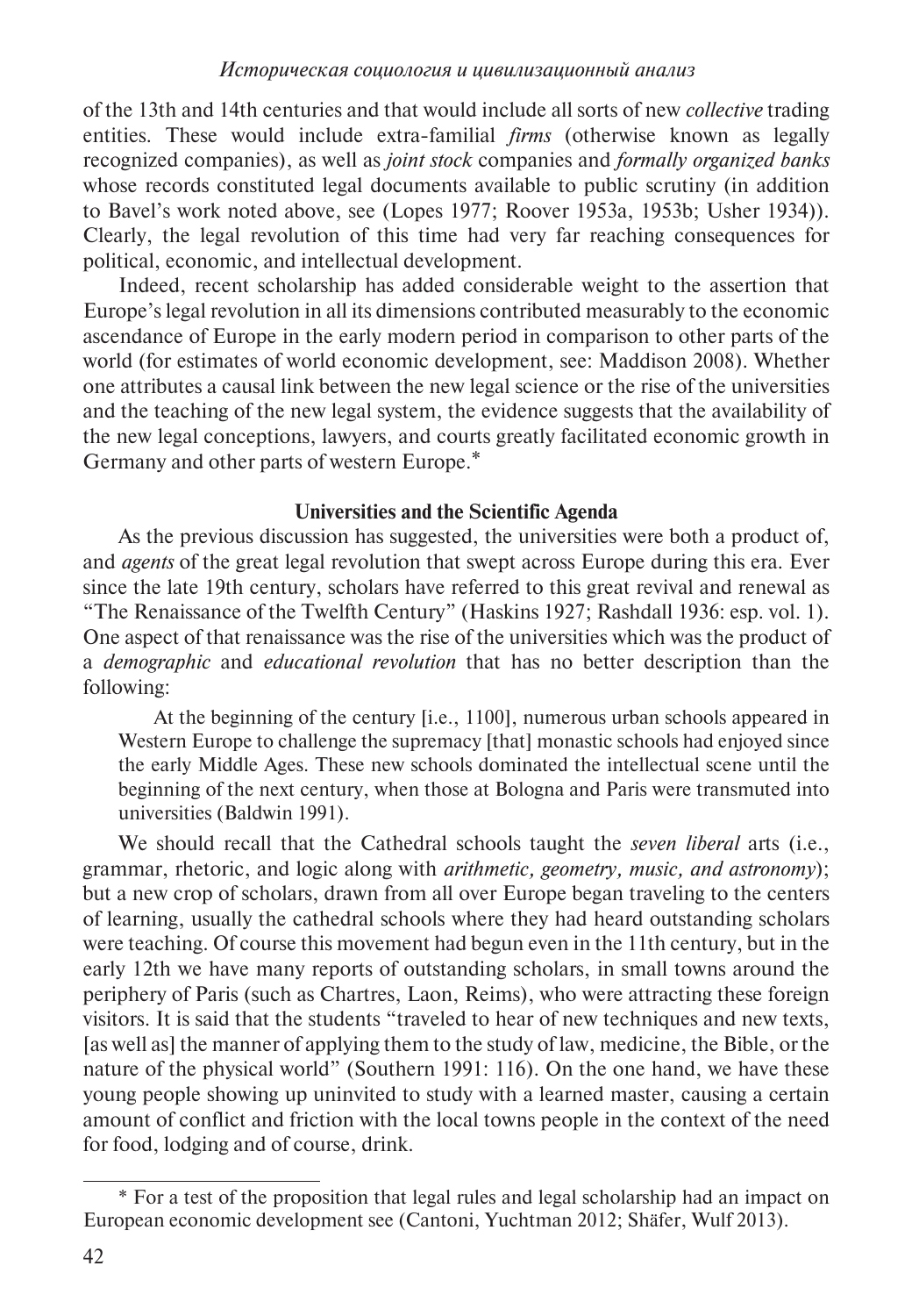On the other hand, some of the scholars themselves, including some of the tutors of the aspiring students, had ambitions to create their own following and set about doing so by challenging the masters in the cathedral schools. The most famous of such people we usually hear of was Peter Abelard (d. 1142), who first challenged Master Anselm at his school in Laon (about 30 miles outside Paris). When that did not work, he set about making his name in Paris, starting in about 1098, by attempting to dispute and displace William of Champaux who was the leading scholar at the school of Notre Dame in Paris. Abelard was just one of many outstanding scholars who emerged during this time and challenged the authorities with regard to every aspect of religious and classical learning. Abelard is, of course, the author of the famous *Sic et Non* — "Yes and No" — treatise that listed many opinions of the Church fathers and other religious texts which were clearly in conflict with each other. Some of the scholars of the time thought Abelard was just being a skeptic, undermining Church authority, whereas his real mission, he claimed, was to get to the truth, to use dialectic and the tools of reason and logic to sort out the truths of faith. In the end, this powerful use of the tools of philosophy actually turned theology into the "queen of the sciences."

As many scholars have pointed out, in the 12th and 13th centuries the large band of religious philosophers around Paris transformed Christian thought into a science of theology. Among the pioneers one finds Master Bernard of Chartres (d. after 1115); Anselm of Canterbury (1033–1109); John of Salisbury (d. 1180); Hugh of St Victor (ca 1096-1141); and Peter Lombard (d. ca 1160). The story of the transformation of Christian religious thought, under the powerful influence of philosophical thought, into systematic theology has been told by many scholars (Chenu 1968; Knowles 1962; Grant 2001: ch. 6; Copleston 1962; for another version of this transformation see Gilson 1956: 37–55). The thrust of this transformation, beginning in the late 11th century is revealed by Anselm of Canterbury's bold move to use reason to demonstrate the truth of faith and to transcend the authority of Scripture. Anselm said that he took this path because of the request of fellow monks; and so he composed a treatise,

in order that nothing in Scripture should be urged on the authority of Scripture itself, but that whatever the conclusion of independent investigation should declare to be true, in an unadorned style, with common proofs and with a simple argument, be briefly enforced by the cogency of reason, and plainly expounded in the light of truth (St. Anselm, *Proslogium; Monologium; An Appendix in Behalf of the Fool by Gaunilon; and Cur Deus Homo,* cit. in Grant 2001: 54).

This ascendance of rational argument over the plain simplicity of the Scriptures never emerged in Islamic religious thought and still remains an impediment to religious innovation in Islam.\*

Still another powerful spur to this rationalistic strand in Christian religious thought is found in Peter Lombard's "Sentences" (ca. 1150), pointing the way toward

<sup>\*</sup> The fundamental problem is that *kalam*, "theology," was never released from subservience to *fiqh,* the strict legal interpretation of the tenants of Islam. It was not destined to become, as in Christianity, the *queen* of the sciences (Chenu 1968). The stagnation of Islamic theological thought is also stressed by F. Rahman (Rahman 1982: 151–154); just as Islamic ethics were also aborted (ibid.: 154 ff.).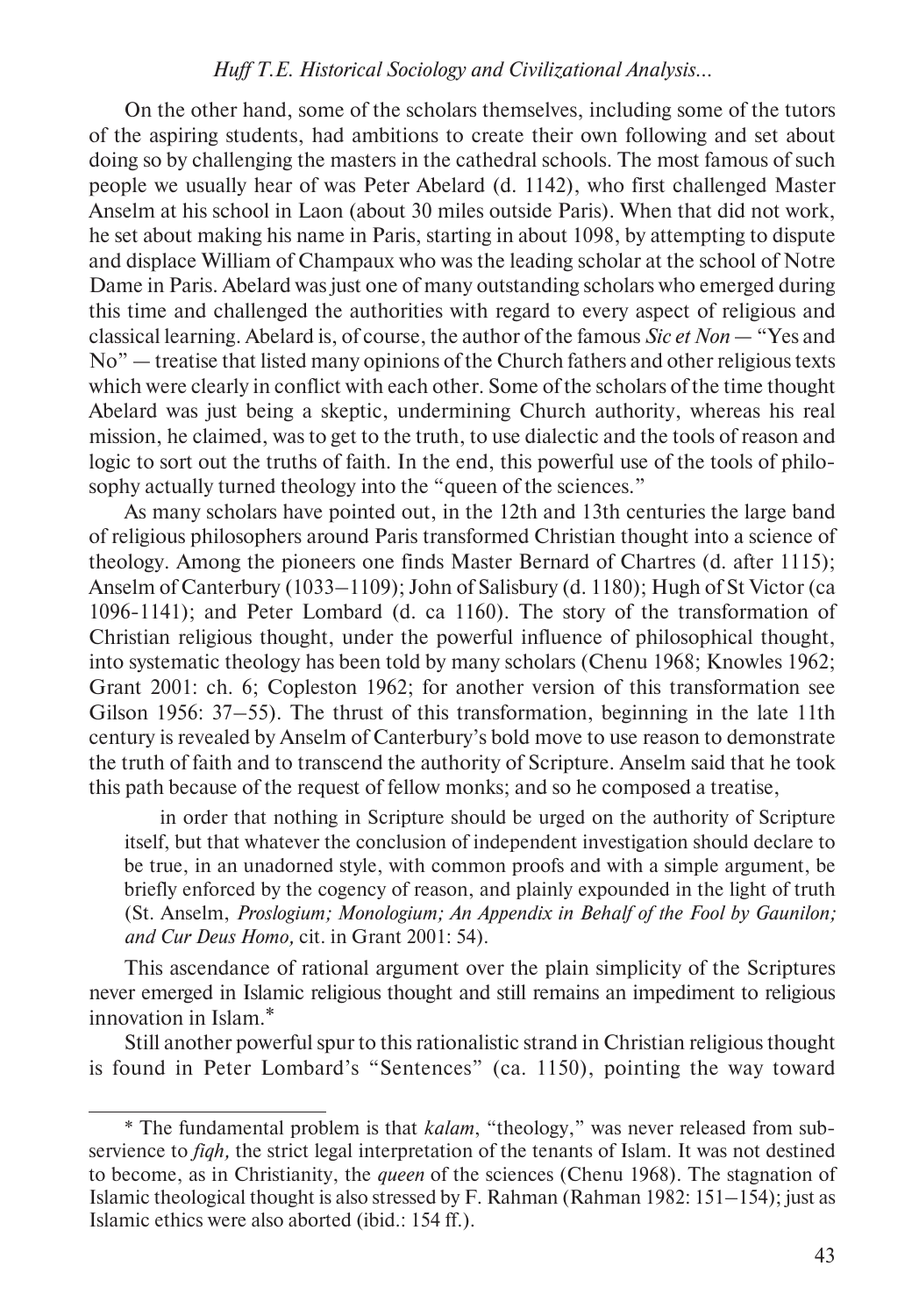reconciling biblical passages with philosophical questioning. Subsequently his theological reflections became the most cited text for the next several centuries, all the way to Luther who also commented on it (among others see Rosemann 2004; Colish 1994; Grant 2001: 209–212).

In this sense, the 12th century witnessed a multidimensional *intellectual revolution,* including a *theological* revolution, as scholars emerged who pioneered new ways of thinking about every aspect of law, religion, the natural world and the tools of logic. The result was the gathering of many students in places like Paris, which in turn attracted more scholars who created their own following of students. Nevertheless, these scholars and their students remained outside the control of the official schools sponsored by the cathedrals. These itinerant scholars coopted the teaching of many subjects, bringing new methods to bear, taking the educational process out of the hands of church officials who had dominated education up to that point.

As a floating community of scholars with lots of student followers, they could easily move on, leave Paris, or a particular location, if Church officials tried to interfere or if the locals (landlords, shopkeepers and restaurant owners) treated them or their students badly, which did happen from time to time. It was out of this fear of such flight that officials in Bologna (Italy) enacted laws forcing scholars to swear an oath that they would not leave town.

What became the *University of Paris* was this floating community of scholars and their students (perhaps 2-3000 students at the end of the 12th century) who quietly banded together forming a corporation — a *universitas* or a *studium generale* and that gave it a perpetual state of *legal autonomy* (Post 1934). With their experts on Civil and Canon law among them, the scholars knew how to use the legal instruments of the day, and thus used them to garner the masters a broad bundle of rights, such as the ability to make their own rules and regulations, to establish matters of curriculum, to sue and be sued, and of course to own property — and much more.

Furthermore, whenever public conflicts arose the King and other officials, including the Pope, were eager to confirm the rights and privileges of these scholars, for they brought fame and recognition for Paris and to the Church. The King did so by granting various charters to the scholars that gave them privileges and immunities that also compensated for being foreigners with diminished legal rights, though they did have what is called the *benefit of clergy*. These privileges and immunities included exemption from local taxes, freedom to teach and to move about in the city, and perhaps most important of all, immunity from the obligation to pay the unpaid bills of a countryman who had left the city in debt. Not least of all was the right to be tried in an ecclesiastical court if one should be arrested for a misdemeanor or more serious offense.

In brief, the University of Paris evolved into the most prestigious university of its time in Europe and became a model for others. Of course, there were many other patterns and different universities specialized more in one subject or another, but in all cases, whether establishing a new law school or a new medical college the same legal structures were put into effect, granting the new freedoms of inquiry while encouraging the perfection of the new modes of thought that were blossoming all across Europe. From the 12th century onward to the middle of the 17th century, there was a continuous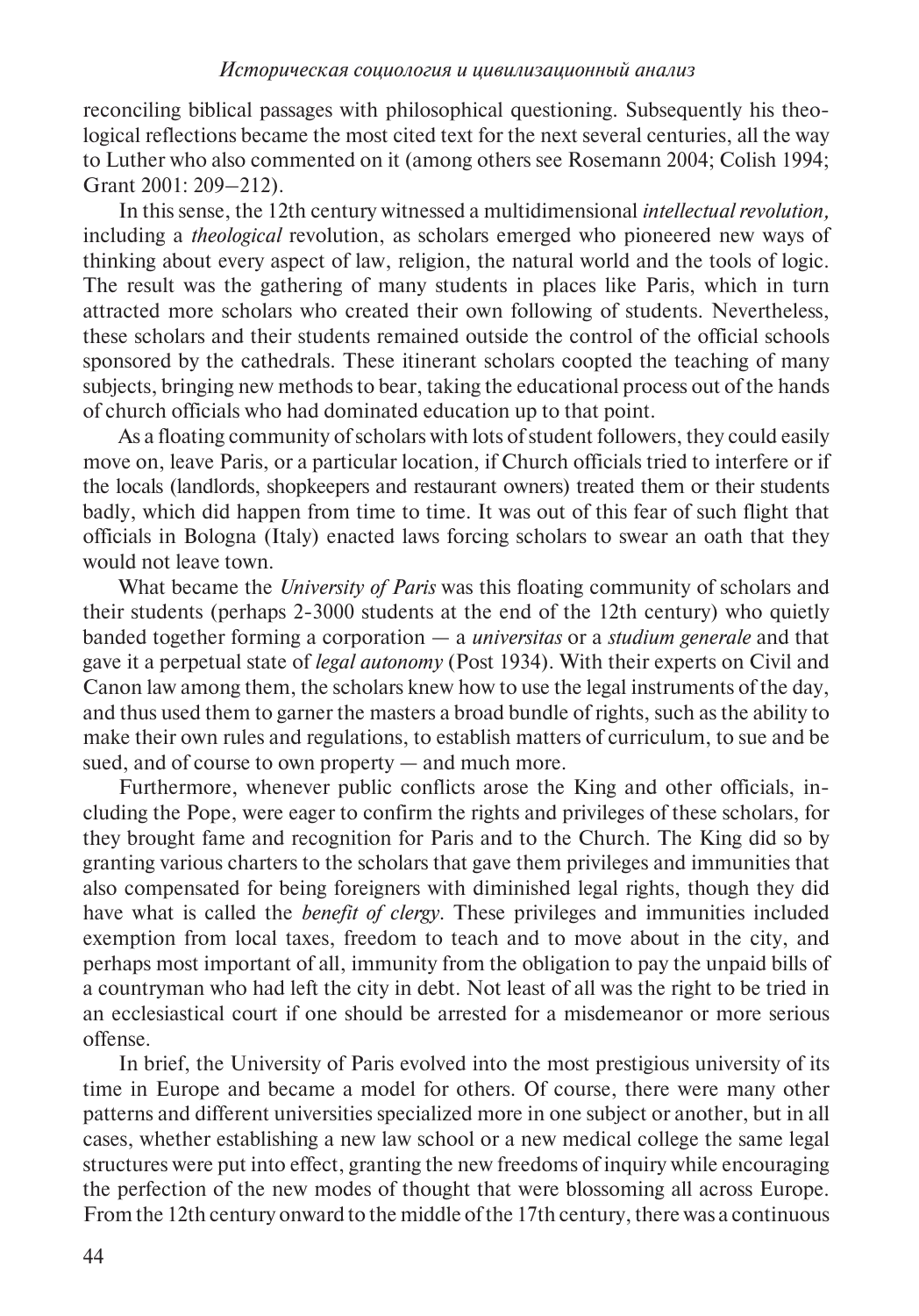rise in the founding of universities all across Europe. If one plots the number of these institutions across Europe from that time, one will get a graph with a line rising at a step forty-five degree angle (Riddle 1993: 54). It was a European-wide phenomenon.

## **The New Curriculum**

But now let us take a closer look at the curriculum that began to emerge as these new educational institutions formed across Europe. In Paris the Masters created four Faculties: the Faculty of Theology, that of Law, Medicine, and the Arts. While Paris was preeminent in the study and teaching of Theology, Bologna outshone it in Law, and in Medicine the university in Montpelier has generally been rated higher. Nevertheless, the great scholars in logic, philosophy, and theology in Paris carried the day in refashioning the arts curriculum so that the study of the natural sciences stood out.

In effect, the longstanding Arts curriculum (composed of the *trivium* and *quadrivium)* was transformed into the Three Philosophies: Moral Philosophy (or Ethics), Metaphysics, and Natural Philosophy (Grant 1996: 47 ff.). This adaptation was an equally transformative outcome that reorganized the old Arts curriculum of the cathedral schools into a progressive and indeed, *scientific n*ew orientation. It did this by introducing into the curriculum the so-called "New Aristotle," especially his *natural*  books. What the Europeans did was to *institutionaliz*e a whole new curriculum of naturalistic studies. These inquiries raised all sorts of questions about the natural world. The same method of compiling questions and working out answers that had been used in the study of Law and Theology was now employed with equal vigor in the study of the natural world.

For example, in naturalistic studies scholars asked "whether the world is round... whether the earth moves... whether it is possible that other worlds exist, ... whether the existence of a vacuum is possible," etc.\* What the founders of the new universities did was to place at the *center* of this new curriculum the *natural books* of Aristotle which included his *Physics,* [his book] *On the Heavens, On Generation and Corruption, On the Soul, Meteorology, The Small Works on Natural Things*, as well as biological works such as *The History of Animals*, *The Parts of Animals, and The Generation of Animals*. It is with these books, Professor Edward Grant observed, that we find "the treatises that formed the comprehensive foundation for the *medieval conception* of the *physical world and its operation*" (Grant 1984: 78). This was indeed a core experience that was essentially scientific. Put differently, the Europeans *institutionalized* the study of the natural world by making it the central core of the university curriculum (Weisheipl 1984: 438–439)\*\*.

Moreover, this curriculum was unique in the educational history of the world because the Muslim world prohibited the introduction of Aristotle's natural books into the center of its teachings in the madrasas, while the Chinese did not have a philosophical tradition equivalent to Aristotle's natural books; nor did it mandate the study of naturalistic questions for the state-sponsored Civil Service Examinations that served to select scholars to become government officials (Huff 2011: ch. 4; Elman 1994).

<sup>\*</sup> The long list of such naturalistic questions, see (Grant 1974: 199–209).

<sup>\*\*</sup> This is a revised and expanded edition of (Weisheipl 1964).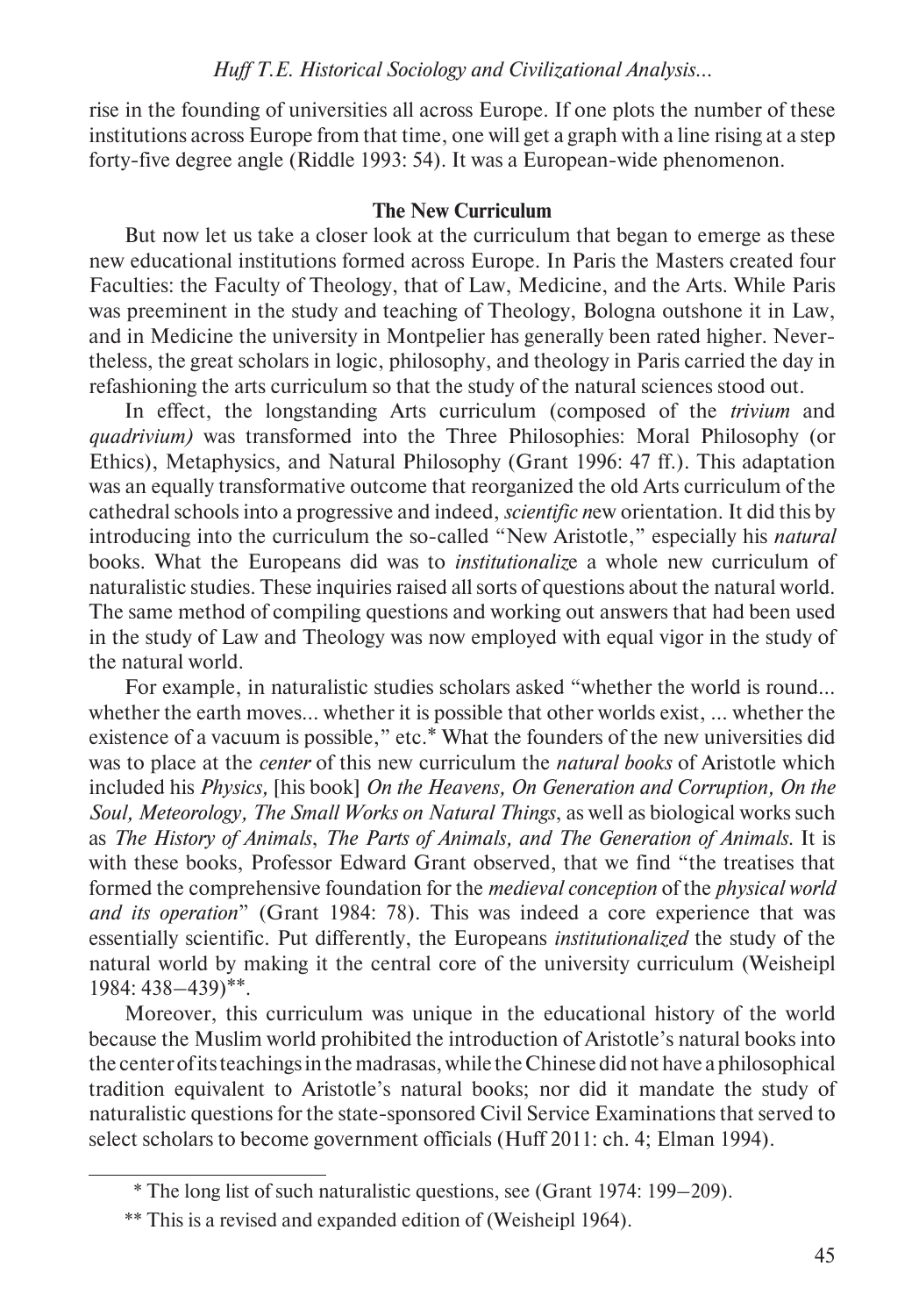Despite this impressive reorganization of higher learning in Europe during this era, some have claimed that the medieval and early modern universities inhibited the study and pursuit of science; yet when we look at this question from a *comparative and civilizational* point of view, there is no evidence of such retardation. By and large those who have raised these criticisms have based their claims on a faulty understanding of Aristotle and his work, and on anachronistic and unrealistic comparisons between medieval and modern universities. Or more plainly, the comparisons have been made on the basis of caricatures of medieval scholars rather than what those scholars actually laid out.

Moreover, if one looks carefully at the record, one will see that there is a direct continuity between many of the questions raised by the 12th and 13th century naturalists and the experimental pursuits that were carried out in the 17th century during the scientific revolution. These included experiments with magnetism and the discovery of electricity, the study of pneumatics, air pumps, and the vacuum, and of course, all the postmortem examinations of human bodies that had been going on in universities across Europe since the 13th century (and earlier),\* and were also encouraged even by Church officials.

If we look at the actual comparative and historical record,\*\* what we find is that the teachings of the universities from the 12th century onwards served to inculcate a spirit of scientific inquiry — that is, it instilled a fundamental *intellectual curiosity* that was to persist all the way to the present, while conversely, that same spirit of innovative inquiry did not take hold outside of Europe. *In the case of European universities, one might even suggest that the effect of studying natural philosophy there, in the period leading up to 1600, was so strong that many of the pioneers of the 17th century revolution were highly educated laymen, notscholars attached to the universities.* This is not to suggest that the universities of Europe had become less important, but rather that *the ethos of science* had jumped the bounds of strict university identification. This assertion of the effects of the medieval university legacy might seem a controversial claim, so consider the following test of the proposition.

## **A Test Case**

A few years back I came up with what I consider an acid test of this proposition. It concerns the invention of the telescope by a Dutchman in 1608. Just as soon as this invention appeared, people like Galileo, but not only he, quickly saw its importance for astronomical inquiry. It was in fact a *discovery machine*, though of course it had to be improved (as it was) and focused on new astronomical phenomena, which is what Europeans did throughout the 17th century as the scientific revolution unfolded.

As we recall, Galileo used the telescope to discover the rough cratered surface of the Moon, the four satellites of Jupiter, the phases of Venus, and a bold conjecture about the rings of Saturn. Consequently, the arrival of the telescope and Galileo's early

<sup>\*</sup> For an overview of European medical education and postmortem examinations, see (Huff 2003: 189–208).

<sup>\*\*</sup> The direct connection between the medieval Aristotelian study of the science of motion and Galileo has been traced out by (Clagett 1959; Moody 1957, 1966).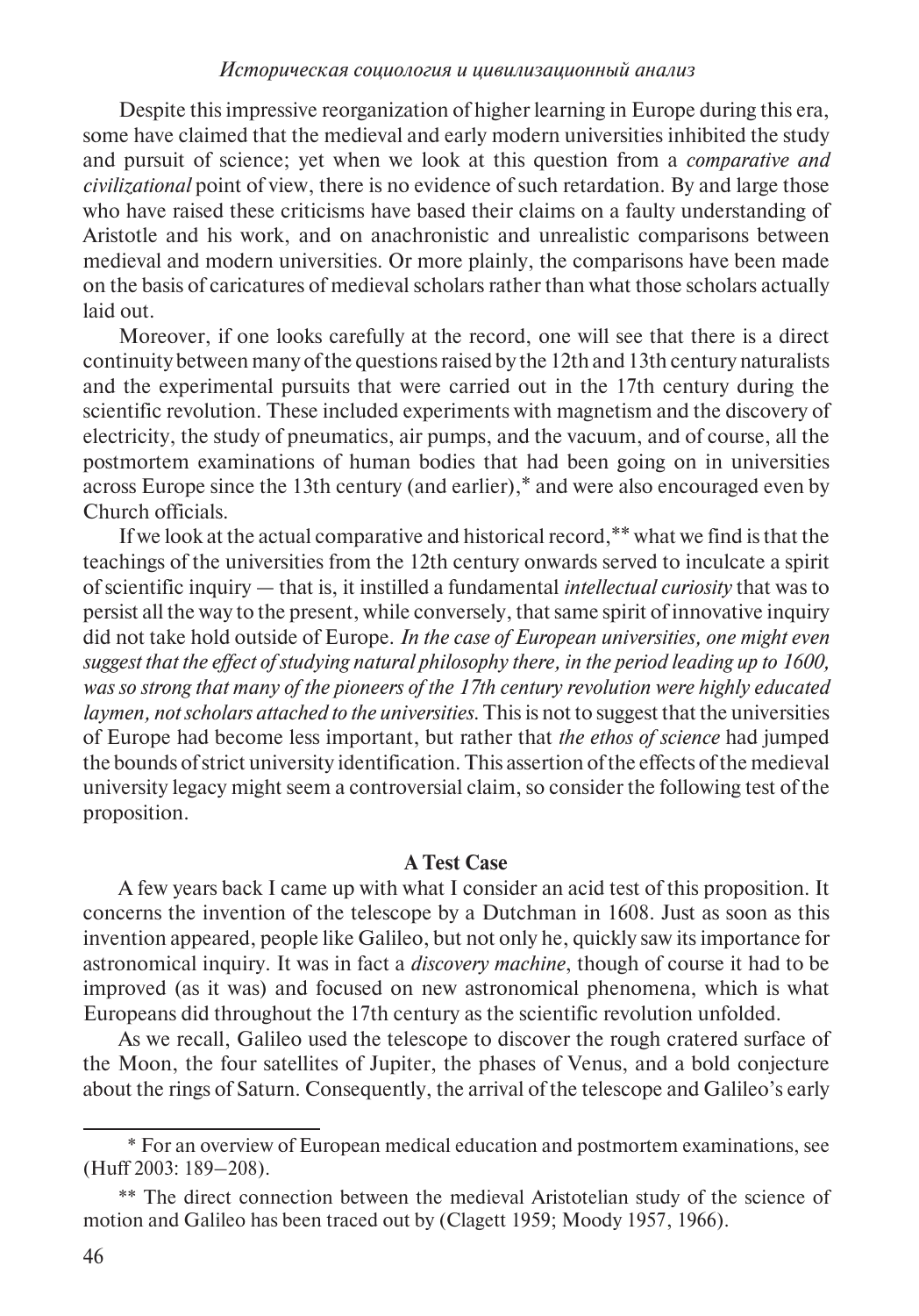astronomical announcement of his discoveries (in 1610) set Europeans on fire with excitement. They wanted to know, are these claims of Galileo true or mere fabrications? So other astronomers, religious scholars, merchants, and ambassadors quickly acquired their own telescopes and set about testing Galileo's claims. Within a year of Galileo's announcement (it was called the *Starry Messenger*), all of these discoveries had been confirmed both by other scholars and Church officials. What was controversial was the claim that these surprising results — the cratered surface of the Moon, the Satellites of Jupiter and the phases of Venus — were fully supportive of the Copernican worldview, which they were.

Some Church officials disputed that, but they did not dispute the observational reports of Galileo that Roman College officials themselves had seen. Indeed, Galileo was feted at the Roman College in 1611, before some religious reactionaries who knew nothing of Galileo's work, raised a number of fundamental metaphysical concerns. The controversy went on for some time but the fact remains that the telescope's arrival provoked a new series of inquiries all over Europe, and this led to the transformation of the *practice of astronomy*, turning it from a slow plodding inquiry into a *new science* looking for more astronomical discoveries. And of course there was a race to make bigger, more powerful telescopes (Huff 2011: ch. 2, 3).

But then, we ask the question, what if the telescope were taken to other parts of the world, to China, India and the Ottoman Empire in these same early years of the 17th century? As I have spelled out elsewhere (ibid., ch.  $4-5$ ), nothing happened. Telescopes became available all over Mughal India from 1615 onward; Europeans translated a report on Galileo's observations into Chinese and published it in Peking in that same year, while a new (Keplerian) telescope arrived in China in 1619; and we know that telescopes were available all over the Ottoman Empire as early as 1630 when a European merchant was executed for looking at the Royal harem with his telescope.\*

Yet neither the Chinese (with lots of tutoring by the Christian missionaries), nor the Mughals, nor the Ottomans found the telescope to be particularly useful as a scientific instrument. Neither did they make any improvements on the telescope or use it in any way to advance the science of astronomy as practiced in those civilizations.

This contrasting set of outcomes I attribute to the very different educational systems of Europe in comparison to China and the Muslim world. As I noted earlier, it was the unique European commitment to the study of the natural world that resulted in the *instilling of a broad sense of intellectual curiosity* that made the difference.

Now someone might say, this is just a one-off case concerning astronomy. So I looked at a half dozen other fields of inquiry: optics, anatomy, microscopy, hydraulics and pneumatics, and electric studies. Here again we find no advances in those fields outside of Europe in the 17th and 18th century.

If one were to make a roster of outstanding contributors to the leading edge of the scientific transformation in Europe in the 17th century and sought counterpart achievements in other parts of the world, there would be no equivalent to the advances in astronomy of Galileo, Kepler, Descartes, Huygens, or Newton; in electrical studies,

<sup>\*</sup> For more details on this episode of the telescope's transmission around the world, see (Huff 2011: 130–133).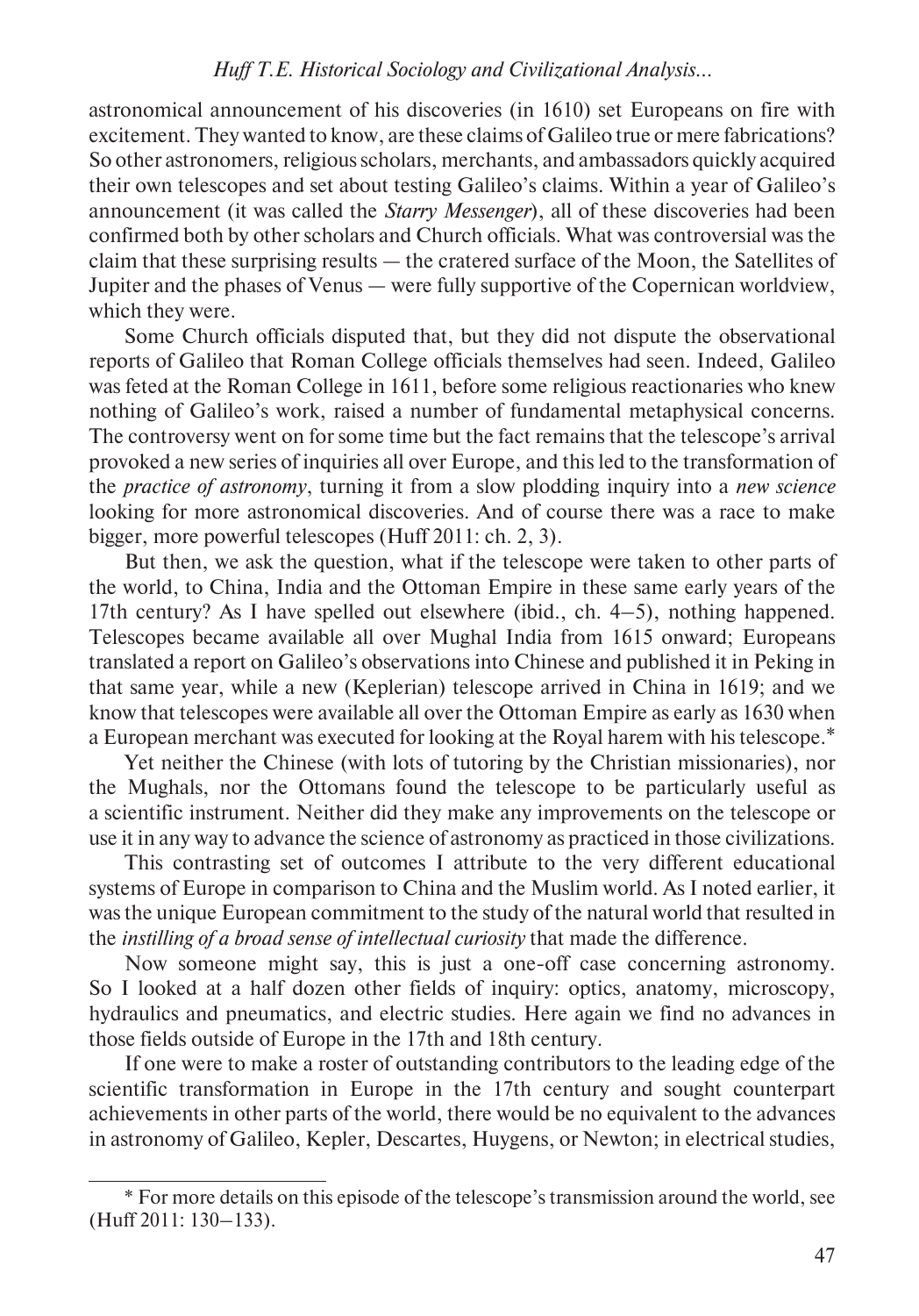no William Gilbert, Otto von Guericke or Francis Hawksbee; in pneumatics and hydraulics no Torricelli, Blaise Pascal, Robert Hooke or Robert Boyle; nor any counterpart in microscopy and anatomy to William Harvey, Marcello Malpighi, Regnier de Graaf, Jan Swammerdam or Antoni Leeuwenheock. This is the short list of stellar scientific pioneers but it makes our point.

Now I do not make these assertions in order to tout the extraordinary European advances that should be well-known, but rather to correct false impressions that are conveyed by revisionist titles such as *Islamic Science and the Making of European Renaissance* (Saliba 2008: 77–79; Huff 2008); *The House of Wisdom: How Arabic Science Saved Ancient Knowledge and Gave us the Renaissance* (Khalili 2010); *The Eastern Origins of Western Civilization* (Hobson 2004)\*; or *The Central Asian Origins of Science in the Medieval World* (Beckwith 2012; Haff 2013b); or *Relocating Modern Science* (Raj 2007; Huff 2011a). Both old and young readers will no doubt be impressed by these overstated titles that bear little resemblance to the historical record. The singular achievements of Europe cannot be denied or dismissed as arbitrary, for without them we would not have the modern scientific revolution, the industrial revolution, the benefits of modern medicine, not to mention the digital revolution of the late twentieth century.

## **Conclusion**

I have suggested that in Max Weber's essay written as his "Preliminary Remarks," prefaced to his *Collected Essays in the Sociology of Religion*, Weber asked questions that required a frame of reference that was *civilizational* in scope. He was concerned with cultural and institutional structures that extend beyond any particular nationstate such as Germany, France, or England. His focus was on comparisons between Europe and elsewhere. For his large scale entities he tended to use the great world religions — Christianity, Islam, Confucianism, and Hinduism — as the units of reference, though clearly he also considered Christian Europe as a cultural entity with singular properties.

I also suggested that Weber's conceptual anchoring could be improved by explicitly adopting a civilizational frame of reference such as that articulated by Durkheim and Mauss in which *civilizations* are composed of "the governing cultural heritages of 2+n societies, territories [or] areas which generally enjoy or have enjoyed a certain proximity" to each other (this is Nelson's reformulation: Nelson 1973: 82; reprinted in Huff 2012: ch. 5). Furthermore, what gives a civilization in this sense an identity is the existence of a set of shared *civilizational complexes*, such as *religious* commitments, *legal* concepts and processes, *intellectual and philosophical* commitments and modes of logic.

Viewed in that way and using Weber's own list of uniquenesses we find considerable evidence to support his underlying distinctions. Moreover, the phenomena that Weber selected for study, legal systems, structures of higher education, parliamentary and constitutional democracy cohere as unique structures of the West, all of which were also tied to the emergence of modern science and modern capitalism.

<sup>\*</sup> For many of the defects of Hobson's account, see (Duchesne 2011; Huff 2014).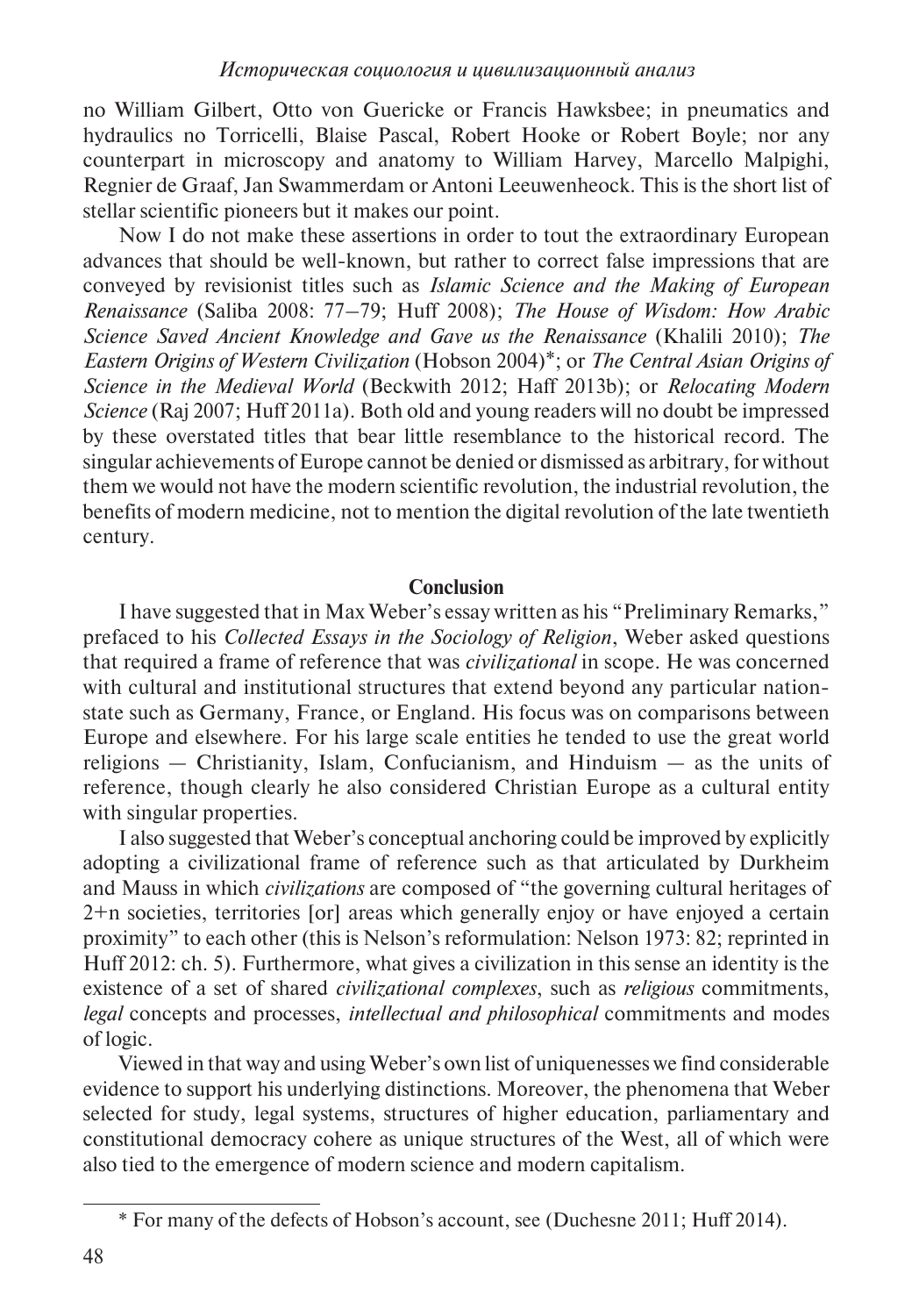The forgoing analysis makes a credible case that most of the singularities of the West that Max Weber pointed to in his essay of 1920 are strongly supported by the best scholarship of our time. Weber did not get everything right, not should we have expected him to. Nevertheless, his distinctions are not arbitrary but are rooted in historical fact and are tied to the unique ascendance of the Western world.

The transformation of Europe in the  $12<sup>th</sup>$  and  $13<sup>th</sup>$  centuries set Europe on a track of *economic, scientific, and political development* that did not happen elsewhere. There were *institutional* divergences in virtually every sphere. Although it may seem surprising, the legal revolution of the  $12<sup>th</sup>$  and  $13<sup>th</sup>$  century produced revolutionary long-term institutional divergences. That revolution produced a new *legal system* (and science of law) with vastly expanded conceptions of human *rights and relationships* that transformed virtually every area of vital importance to Europeans: *commerce, public institutions such as legally autonomous cities and towns, professional associations, universities and the unfettered pursuit of science.* Behind it all was a carefully thought-out conception of *due process of law* that quickly spread all across Europe. All of these changes also gave birth to *constitutionalism and parliamentary* democracy—and much more. Those innovations remain even today as engines of change around the world, surely deeply embedded within what is called globalization.

Future research within such a *civilization analytic* might ask why other major civilizations of the world — Islam, China, India, and Russia, for example, and their indigenous religious traditions of Islam, Confucianism, Buddhism, and Hinduism not only did not produce modern science, but also why they did not give rise to modern constitutionalism, parliamentary democracy, the concept of human rights, due process of law, and the public sphere supporting freedom of expression. Likewise, much remains to be studied as to why the long-surviving Byzantine Empire did not take the path of Western Europe, especially with regard to law and constitutionalism, but also the study of natural science. Moreover, there are indications that a civilization analytic is more likely to provide useful insights into economic development than standard economic indicators, once the horizon extends out past five or ten years of the business cycle (Huff 2012b).

Finally, the apparent failure of the ongoing "Arab Spring" suggests that all these questions are far from resolved in the Muslim world of the Middle East and cry out for comparative analysis within a civilization analytic suggested here.

#### **References**

Acemoglu D., Robinson J.A. *Why Nations Fail. The Origins of Power, Prosperity and Poverty*. London: Profile Books, 2012.

Adai-Toteff Ch. My 'Sociology': Wolfgang Schluchter on the History of Max Weber's Wirtschaft und Gesellschaft, *Journal of Classical Sociology,* 2011, 11(4), pp. 495–505.

Baldwin J.W. Masters at Paris 1179 to 1215: A Social perspective, in: *Renaissance and Renewal in the Twelfth Century*, ed. by R.L. Benson, G. Constable, C.D. Lanham, reprinted, Toronto: University of Toronto Press, 1991, pp. 138-170.

Bartlett R. *The Making of Europe. Conquest, Colonization and Cultural Change 950– 1350*. Princeton: Princeton University Press, 1993.

Bavel B. van *Manors and Markets. Economy and Society in the Low Countries, 500– 1600.* Oxford University Press, 2010b.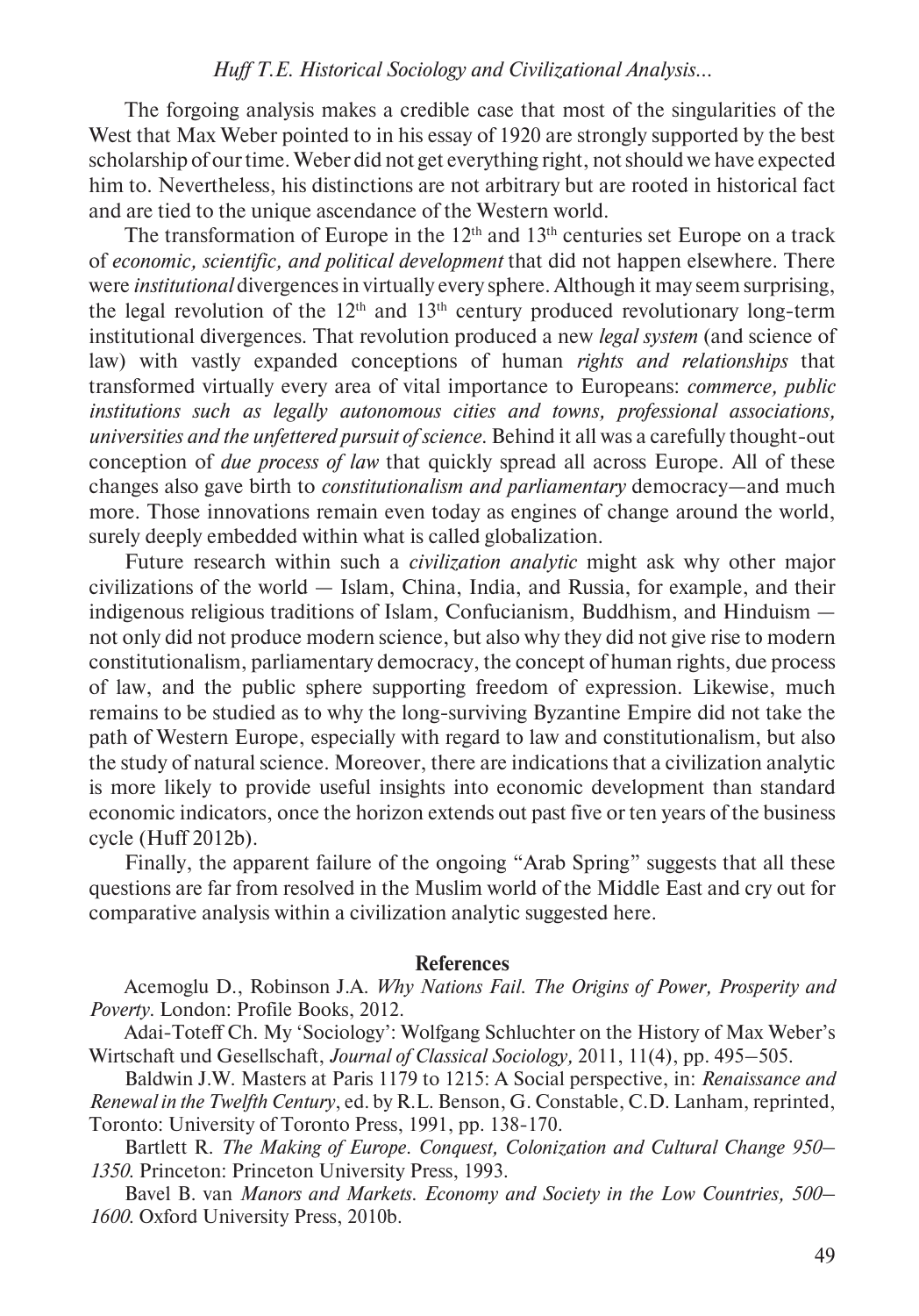Bavel B. van The Medieval Origins of Capitalism in the Netherlands, *BMCN/LCHR,* 2010a, Vol. 125, pp. 45–79.

Beckwith C.I. *Warriors of the Cloisters. The Central Asian Origins of Science in the Medieval World*. Princeton: Princeton University Press, 2012*.* 

Berman H. *Law and Revolution. The Formation of the Western Legal Tradition*. Cambridge: Harvard University Press, 1983.

Berman H., Reid Ch.J., Jr. Max Weber as Legal Historian, in: *The Cambridge Companion to Weber*, edited by Stephen Turner. New York: Cambridge University Press, 2000, pp. 223–239.

Bisson Th., *The Crisis of the Twelfth Century*. *Power, Lordship, and the Origins of European Government*. Princeton: Princeton University Press, 2009.

Boli J. Globalization and World Culture, in: *International Encyclopedia of the Social and Behavioral Sciences*. New York*:* Elsevier, 2001, pp. 6261–6266.

Boli J., George M.Th. (eds.) *Constructing World Culture. International Non-Governmental Organizations Since 1875*. Stanford: Stanford University Press, 1999.

Brundage J. *Medieval Canon Law*. London: Longman, 1995.

Brundage J. *The Medieval Origins of the Legal Professions. Canonists, Civilians, and Courts*. Chicago: University of Chicago Press, 2008a.

Brundage J. The Teaching and Study of Canon Law in the Law Schools, in: *History of Medieval Canon Law in the Classical Period, 1140-1234,* edited by W. Hartmann and K. Pennington. Wash. Catholic University Press of America, 2008b, pp. 98–120

Cantoni D., Yuchtman N. Medieval Universities, Legal Institutions and the Commercial Revolution, *NBER Working Paper 17979,* 2012 [http://nber.org/papers/

w17979].

Chenu M-D. From Text to Sacred Doctrine, in: *Man, Nature and Society in the 12th Century*. Chicago, University of Chicago Press, 1968, pp. 279–291.

Clagett M. *The Science of Mechanics in the Middle Ages*. Madison: Wisconsin University Press, 1959*.*

Colish M. *Peter Lombard.* 2 Vols. Leiden: E.J. Brill, 1994.

Copleston F. *A History of Philosophy*, v. 2, *Medieval Philosophy*. New York: Doubleday, 1962.

Driori G.S., Meyer J.W., Ramirez F.O., Schofer E. *Science in the Modern World Polity. Institutionalization and Globalization*. Stanford: Stanford University Press, 2003.

Duchesne R. *The Uniqueness of Western Civilization*. Leiden/Boston: Brill, 2011.

Duncan K. The Disenchantment of Logically Formal Legal Rationality: or, Max

Weber's Sociology in the Genealogy of the Contemporary Mode of Western Legal Thought,

in: *Max Weber's 'Economy and Society'. A Critical Companion,* edited by Ch. Camic,

Ph.S. Gorski, D.M. Trubek. Stanford: Stanford University Press, 2005, pp. 322–653.

Durkheim E., Mauss M. Note on the Notion of Civilization, *Social Research,* 1971, 38(4), pp. 809–813 (translated by Benjamin Nelson).

Elman B. *A Cultural History of Civil Service Examinations in Late Imperial China.*  Berkeley: University of California Press, 1994.

Gilson E. The Christian Philosophy of St. Thomas Aquinas. New York: Random House, 1956.

Gorski P. Calvinism and Revolution. The Walzer Thesis Reconsidered, in *Meaning and Modernity*: *Religion, Polity and Self*, edited by Richard Madsen et. al. Berkeley: University of California Press, 2001, pp. 78–104.

Grant E. *A Source Book in Medieval Science.* Cambridge: Harvard University Press, 1974, pp. 199–209.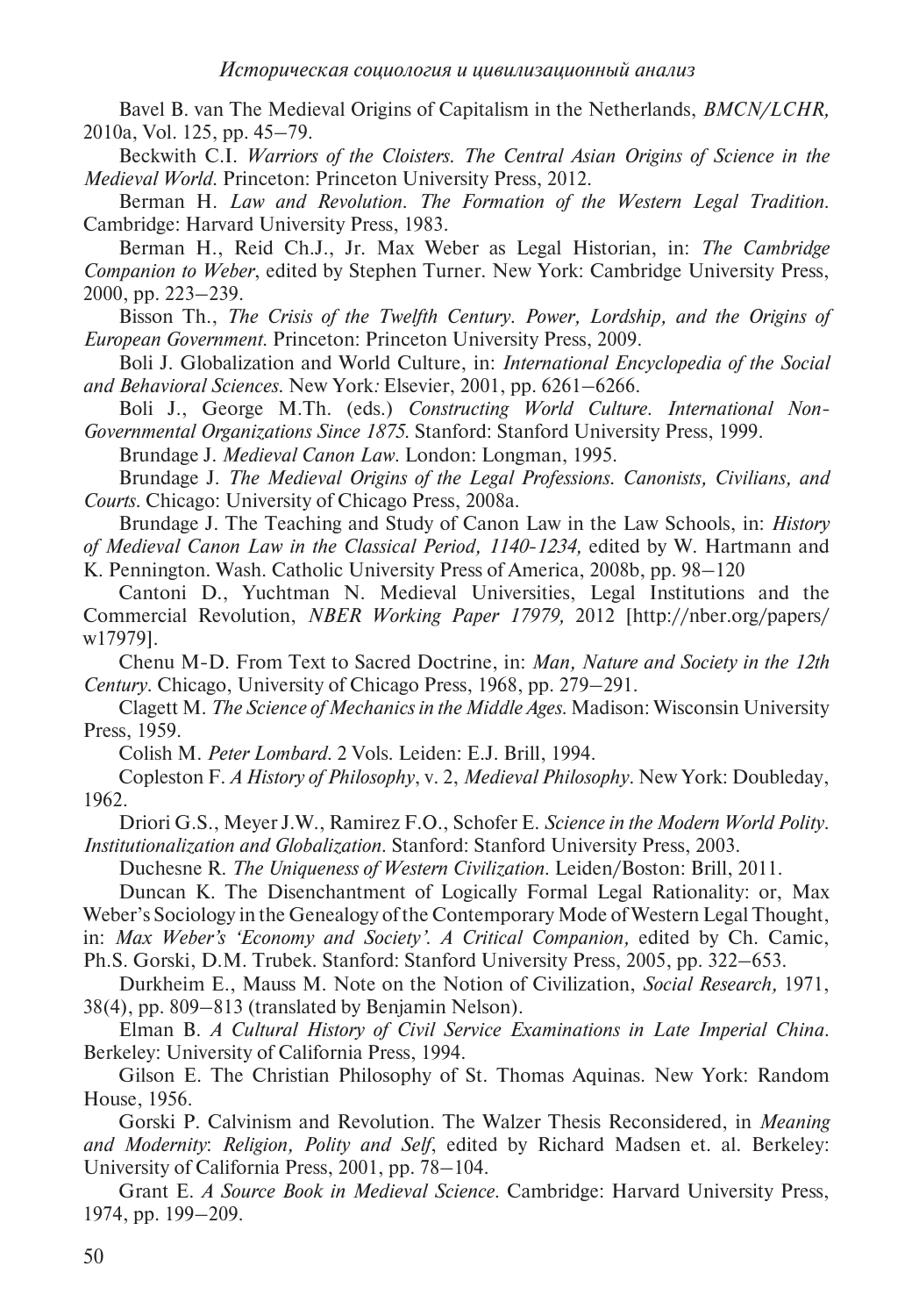Grant E. *God and Reason in the Middle Ages*. New York: Cambridge University Press, 2001.

Grant E. Science and the Medieval Universities, in: *Rebirth, Reform, and Resilience: Universities in Transition, 1300–1700*, ed. by J.M. Kittleson, P.J. Transue. Columbus: Ohio State University Press, 1984.

Grant E. *The Foundations of Modern Science in the Middle Ages*. New York: Cambridge University Press, 1996.

Hallaq W.B. *The Origins and Evolution of Islamic Law*. New York: Cambridge University Press, 2005.

Haskins Ch.H. *The Renaissance of the Twelfth Century*. Cambridge: Harvard University Press, 1927.

Hobson J.H. *The Eastern Origins of Western Civilization,* New York: Cambridge University Press, 2004.

Hoeltlich M., Grabler J.M. The Establishment of Normative Legal texts. The Beginning of the Ius Commune, in: *History of Medieval Canon Law in the Classical Period, 1140–1234,* edited by W. Hartmann, K. Pennington. Wash. Catholic University Press of America, 2008, pp. 1–21.

Huff T. *Max Weber and the Methodology of the Social Science*. New Brunswick, NJ: Transaction Books, 1984.

Huff T. *The Rise of Early Modern Science: Islam, China and the West*. New York: Cambridge University Press, 1993, 2nd ed. 2003.

Huff T. Science and Metaphysics in the Three Religions of the Book, *Intellectual Discourse*, 2000, 8(2), pp. 173–198. [http://www-old.physics.wisc.edu/undergrads/ courses/206-f07/files/reference\_chapter05/huffid2000.pdf].

Huff T. Reformation in Islam?, *Society,* 2007, 44(5), July/August, pp. 62–69.

Huff T. Book review: Saliba G. Islamic Science and the Making of European Renaissance. Cambridge: MIT Press*,* 2007, *The Middle East Quarterly*, 2008, 15(4), pp. 77– 79.

Huff T. *Intellectual Curiosity and the Scientific Revolution. A Global Perspective.* New York: Cambridge University Press, 2011.

Huff T. Book Review: Raj K. Relocating Modern Science. Circulation and the Construction of Knowledge in South Asia and Europe, 1650–1900. London: Palgrave MacMillan, 2007, *East Asian Science, Technology, and Medicine,* 2011a, 34, pp. 222–224.

Huff T. (ed.) *On the Roads to Modernity*: *Conscience, Science and Civilizations*. *Selected Writings of Benjamin Nelson*. Lanham, MD.: Lexington Books, reprinted 2012.

Huff T. The Rise of Europe and Institutional Divergence. Paper presented to the University of Zurich (Applied History Lecture: The European Miracle. Vorlesungen über die Europäische Epoche der Welt), 18 October 2012a.

Huff T. Thinking Long-Term: Economic or Civilizational Analysis? Paper presented to the *Historische Seminar at the University of Utrecht,* November 2, 2012b.

Huff T. Why Some Nations Succeed, *Contemporary Sociology,* 2013a, 42(1), pp. 55– 59.

Huff T. Book review: Beckwith C.I. Warriors of the Cloisters. The Central Asian Origins of Science in the Medieval World. Princeton: Princeton University Press, 2012, *The American Historical Review, 2*013b, 118(3), pp. 919–920.

Huff T. "The Eastern" Origins of Western Civilization?, *Academic Questions*, 2014, Fall, forthcoming.

Hyde J.K. Commune, University, and Society in Early Medieval Bologna, in: *Universities in Politics. Case Studies from the Late Middle Ages and Early Modern Period*,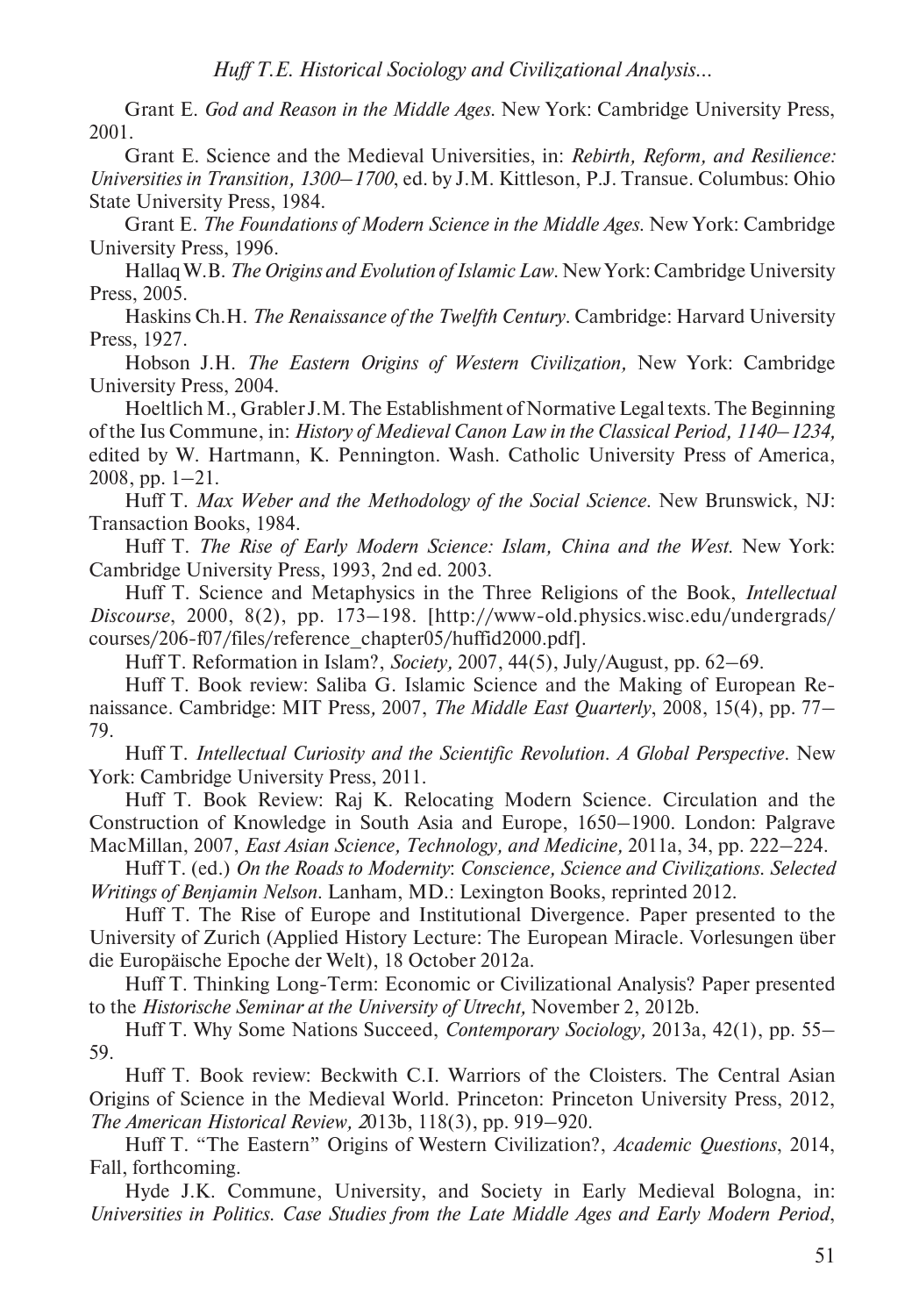edited with an Introduction by J.W. Baldwin, R. Goldwaithe*.* Baltimore: Johns Hopkins University Press, 1972, pp. 17–46.

Jacobs A. Fast-Paced Trial in China Leaves Shadows, *New York Times*, 2012, August 9.

Khalili J. *The House of Wisdom: How Arabic Science Saved Ancient Knowledge and Gave us the Renaissance*. London: Penguin Press, 2010.

Knowles D. *The Evolution of Medieval Thought*. New York: Vintage, 1962.

Kronman A. *Max Weber*. Stanford: Stanford University Press, 1983.

Kuran T. *The Long Divergence. How Islamic Law Held Back the Middle East*. Princeton: Princeton University Press, 2012.

Kuttner S. The Date of the Constitution "Saepe", the Vatican manuscripts and the Roman edition of the Clementines, *Mélanges Eugène Tisserant* IV, Studi e Testi, 234, Vatican City, 1964, pp. 427–452.

Lopes R. *The Commercial Revolution, 950-1350.* Cambridge University Press, 1977.

Maddison A. *Historical Statistics of the World Economy*, *1–2008* [http://ggdc.net/ maddison/Maddison.htm].

Makdisi G. *The Rise of Colleges: Institutions of Learning in Islam and the West*. Edinburgh: University of Edinburgh Press, 1981.

Martines L. *April Blood. Florence and the Plot against the Medici*. Oxford, 2003.

Mitterauer M. *Why Europe? The Medieval Origins of the Special Path*. Chicago: Chicago University Press, 2010.

Mommsen W. Max Weber's 'Grand Sociology': The Origins and Composition of *Wirtschaft und Gesellschaft. Soziologie*, in: *Max Weber's 'Economy and Society'. A Critical Companion,* edited by Ch. Camic, Ph.S. Gorski, D.M. Trubek. Stanford: Stanford University Press, 2005, pp. 70–100.

Moody E. Galileo and Avempace: Dynamics of the Leaning Tower Experiments, in: *Roots of Scientific Thought: A Cultural Perspective*, edited by Ph. Wiener, A. Noland. New York: Basic Books, 1957, pp. 176–206.

Moody E. Galileo and His Precursors, in: *Galileo Reappraised*, edited by C. Golino. Berkeley: University of California Press, 1966, pp. 23–43.

Moor T.De The Silent Revolution: A New Perspective on the Emergence of Commons,

Guilds, and Other Forms of Corporate Collective Action in Western Europe, *International Review of Social History,* 2008, 53, pp. 179–212.

Moore R.I. *The First European Revolution, c. 950-1215*. Oxford: Blackwell, 2000.

Nelson B. Civilizational Complexes and Intercivilizational Encounters, *Sociological Analysis,* 1973, 34(2).

Nelson B. Max Weber's Author's Introduction' (1920): A Master Clue to his Main Aims, *Sociological Inquiry,* 1974. 44(4), pp. 269–278.

Pennington K. Due Process, Community, and the Prince in the Evolution of the *Ordo iudicarius*, *Rivista internazionale di diritto commune*, 1998, 9, pp. 9–47.

Pennington K. The History of Rights in Western Thought," *Emory Law Journal Review* 47 (1997): 237–252.

Pennington K. *The Prince and the Law, 1200-1600: Sovereignty and Rights in the Western Legal Tradition*. Berkeley: University of California Press, 1993.

Post G. Parisian Masters as a Corporation, 1200-1246, *Speculum,* 1934, 9(4), pp. 421– 455.

Post G. *Studies in Medieval Legal Thought. Public Law and the State, 1100–1322. Princeton:* Princeton UP, 1964.

Radding Ch. Legal Science 1000–1200, The Invention of a Discipline*, Rivista di storia del diritto italiano,* 1990, 63, pp. 409–432.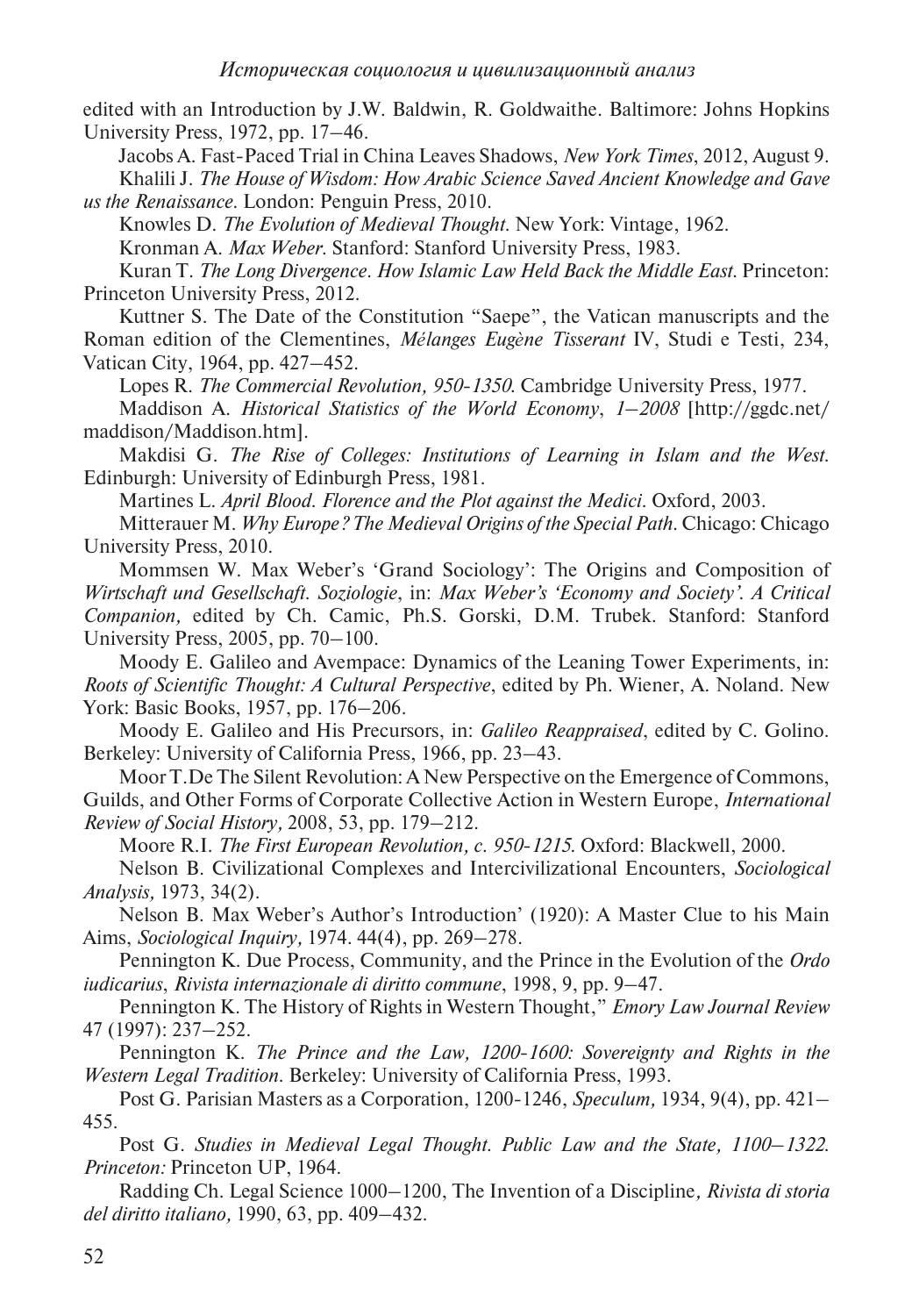Rahman F. *Islam and Modernity*. Chicago: University of Chicago Press, 1982, pp.151– 154.

Rahman F. *Islam*. Chicago: University of Chicago Press, 1979, 2nd edition.

Raj K. *Relocating Modern Science. Circulation and the Construction of Knowledge in South Asia and Europe, 1650–1900*. London: Palgrave MacMillan, 2007.

Rashdall H. *The Universities of Europe in the Middle Ages*. A New Edition in three volumes edited by F.M. Powicke and A.B. Emden Oxford: Clarendon Press, 1936.

Raymond J. *Pamphlets, Petitions and Pamphleteering and the Public Sphere in Early-Modern England*. Princeton: Princeton: University Press, 2003.

Reynolds S. The Emergence of Professional Law in the Long Twelfth Century, *Law and History Review,* 2003, 21(2), pp. 347–366.

Riddle Ph. Political Authority and University Formation in Europe, 1200–1800, *Sociological Perspectives,* 1993, 36(1), pp. 45–62.

Roover R. de The Commercial Revolution of the Thirteenth Century, in: *Enterprise* 

*and Secular Change: Readings in Economic History*, eds. F. Lane, J.C. Riemersma. American Economic Association, 1953a, pp. 80–85.

Roover R. de The Organization of Trade, in: *Cambridge Economic History of Europe*. New York: Cambridge University Press, 1953b.

Rosemann Ph. *Peter Lombard*. Oxford: Oxford University Press, 2004.

Saliba G. *Islamic Science and the Making of European Renaissance.* Cambridge: MIT Press*,* 2007.

Schacht J. *An Introduction to Islamic Law*. Oxford University Press, 1960.

Schacht J. Islamic Religious Law, in: *The Legacy of Islam*, 2nd ed. edited by J. Schacht, C. E. Bosworth. New York: Oxford University Press, 1974, pp. 392–403.

Schaivone A. *The Invention of Law in the West*. Translated by J. Carden, A. Shugaar. Cambridge: Harvard University Press, 2012.

Schluchter W. Economy and Society. The End of a Myth, in: *Rationalism, Religion and Domination. A Weberian Perspectives*. Stanford: Stanford University Press, 1989, pp. 433– 582.

Schluchter W. *Rationalism, Religion and Domination. A Weberian Perspectives.* Stanford: Stanford University Press, 1989.

Schofer E., Mceneaney E.H. Methodological Tools for the Study of Globalization, in: *Science in the Modern World Polity. Institutionalization and Globalization.* Stanford: Stanford University Press, 2003.

Shäfer H.-B., Wulf A.J. Jurists, Clerics and Merchants. The Rise of Learned Law in Medieval Europe and Its Impact on Economic Growth, *Journal of Empirical Legal Studies*, 2014, 11(2), pp. 266-300.

Sherman J. From Prophetic Actions to Constitutional Theory. A Novel Chapter in Medieval Muslim Jurisprudence, *International Journal of Middle East Studies,* 1993, 25, pp. 721–790.

Skinner Q. *The Foundations of Modern Political Thought.* New York: Cambridge University Press, 1979.

Skocpol Th. *States and Revolutions: A Comparative Analysis of France, Russia and China*. Cambridge: Cambridge University Press, 1979.

Southern R.W. The Schools of Paris and the School of Chartres, in: *Renaissance and Renewal in the Twelfth Century*, edited by R.L. Benson, G. Constable, C.D. Lanham, reprinted. Toronto: University of Toronto Press, 1991, pp. 113–137.

Starr P. *The Creation of the Media. Political Origins of Modern Communications.* New York: Basic Books, 2004.